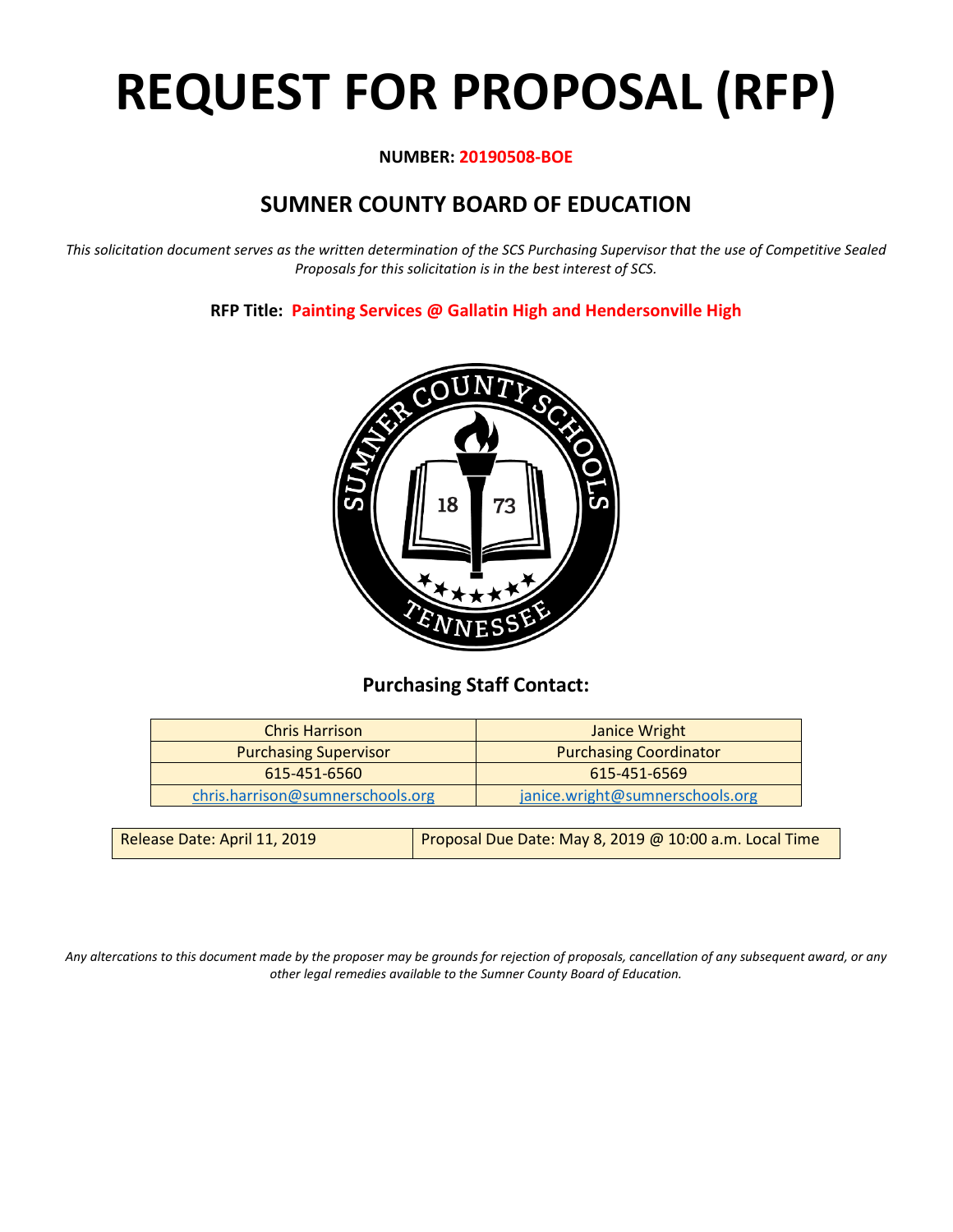# **NOTICE TO PROPOSERS**

There may be one or more amendments to this RFP. In order to receive communication for any such amendments issued specifically to this RFP, the proposer must provide a Notice of Intent to Propose to the Sumner County Board of Education (SCS) Purchasing Department. The proposer must utilize this form when submitting notice. The notice may be sent by email to: Purchasing Office, purchasing@sumnerschools.org. SCS will send amendments only to those proposers which complete and return this information by the deadline list in the RFP Schedule of Events (Section 4).

| <b>RFP Number:</b>      | 20190508-BOE Painting Services @ GHS and HHS |
|-------------------------|----------------------------------------------|
| Company Name:           |                                              |
| <b>Mailing Address:</b> |                                              |
|                         |                                              |
|                         |                                              |
| Phone Number:           |                                              |
| <b>Contact Person:</b>  |                                              |
| Email Address:          |                                              |
|                         |                                              |
| Authorized Signature    |                                              |
| <b>Printed Name</b>     |                                              |
| Date                    |                                              |

Emailed amendments will be sent in a Microsoft Word (Office for Windows) or Portable Document Format (pdf) format. Any alterations to the document made by the proposer may be grounds for rejection of proposal, cancellation of any subsequent award or any other legal remedies available to the Sumner County Board of Education.

Amendments will also be posted on the SCS website **https://sumnerschools.org/index.php/current-bids-and-rfps** and attached to the solicitation listing as a PDF or WORD file. Check the particular solicitation on the Current Bids and RFPs webpage for any posted amendments.

By completing and returning this form, the Proposer has expressed its intent to provide a proposal for **20190508-BOE Painting Services @ GHS and HHS.**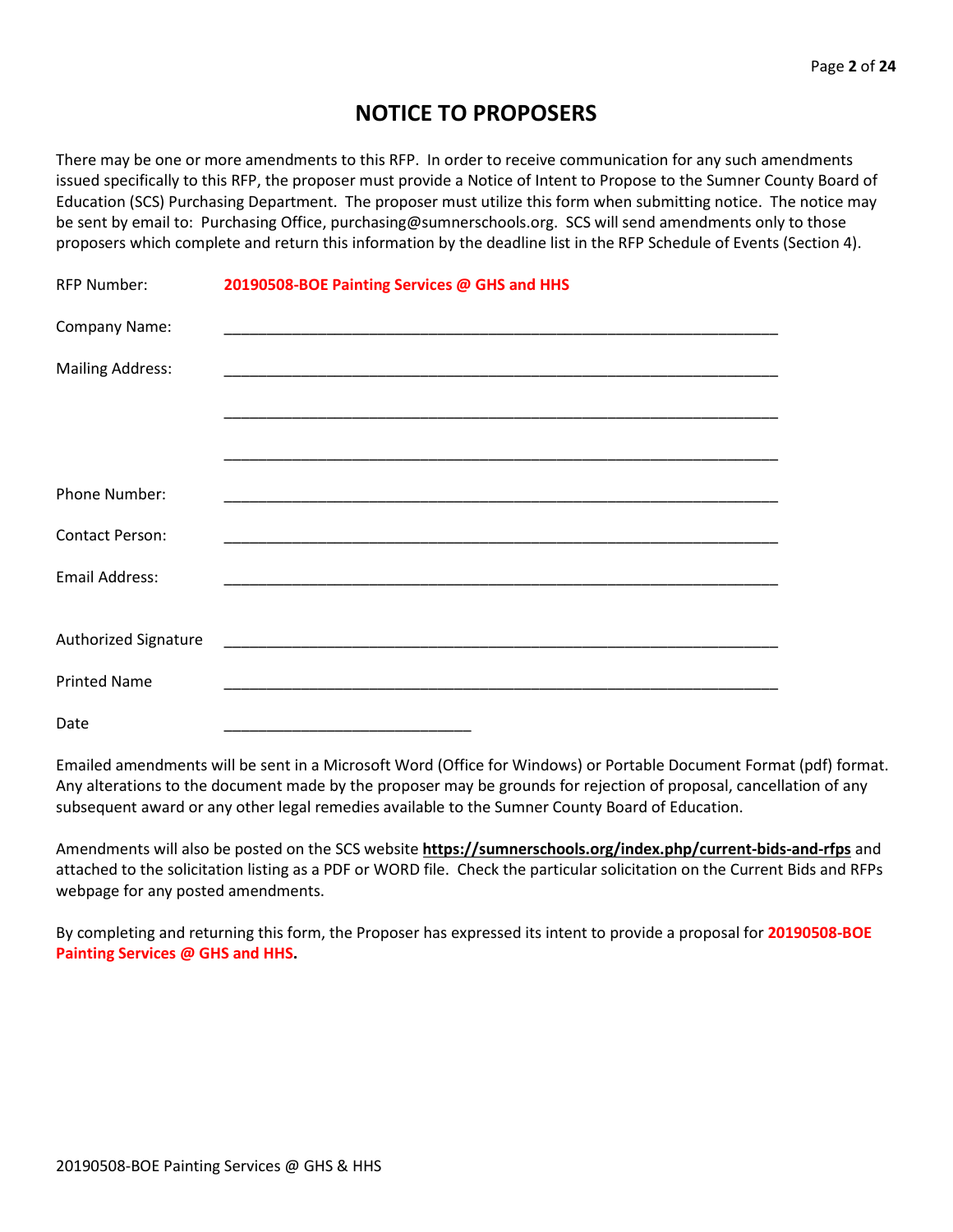# **TABLE OF CONTENTS**

- 1. Introduction/Overview
	- 1.1. Purpose
	- 1.2. Contact Information
- 2. Requirements
	- 2.1. Scope of Work/Specifications
	- 2.2. Contactor Obligations
- 3. Source Selection and Contract Award
- 4. Schedule of Events
- 5. Instructions for Proposal
	- 5.1. Required Forms
	- 5.2. New Vendors
	- 5.3. Acknowledgement of Insurance Requirements
	- 5.4. Clarification and Interpretation of RFP
	- 5.5. Proposal Package
	- 5.6. Delivery of Proposals
	- 5.7. Evaluation of Proposals
	- 5.8. Request for Clarification of Proposals
	- 5.9. Protests
- 6. Attachments
	- 6.1. Contact Information
	- 6.2. Bid Form/Certification
	- 6.3. References
	- 6.4. Certification Regarding Debarment or Suspension
	- 6.5. Condition of Submitting Proposal
	- 6.6. Statement of Non-Collusion
	- 6.7. Attestation Re Personnel
	- 6.8. Drug Free Workplace Affidavit
	- 6.9. IRS Form W-9
		- \**An online, fillable version can be found at https://www.irs.gov/pub/irs-pdf/fw9.pdf*
	- 6.10. Standard Terms & Conditions
	- 6.11. Vendor Checklist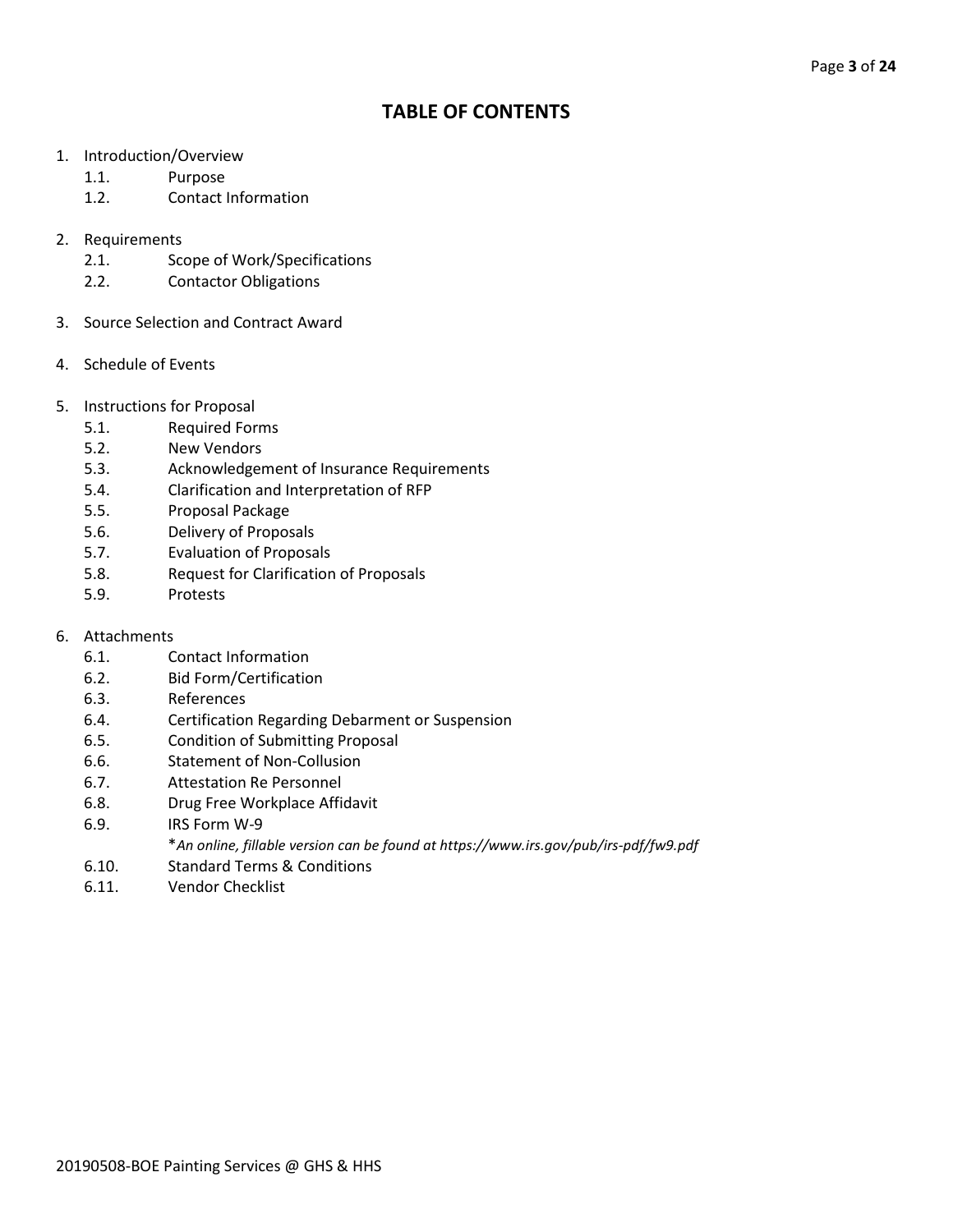#### 1. Introduction/Overview

#### 1.1. Purpose

The Sumner County Board of Education (SCS) is requesting sealed proposals for painting services at Gallatin High and Hendersonville High.

#### 1.2. Contact Information

Unauthorized contact regarding this RFP with employees or officials of SCS other than the Purchasing Supervisor named below may result in disqualification from this procurement process.

Interested parties must direct all communication regarding this RFP to the Purchasing Supervisor, who is SCSs only official point of contact for this RFP.

| <b>RFP Procedures</b>            | <b>RFP Specifications</b>     |
|----------------------------------|-------------------------------|
| Chris Harrison                   | <b>Neil Miller</b>            |
| <b>Purchasing Supervisor</b>     | Maintenance Department        |
| 1500 Airport Road                | 1500 Airport Road             |
| Gallatin, TN 37066               | Gallatin, TN 37066            |
| chris.harrison@sumnerschools.org | neil.miller@sumnerschools.org |
|                                  | 615-939-2850                  |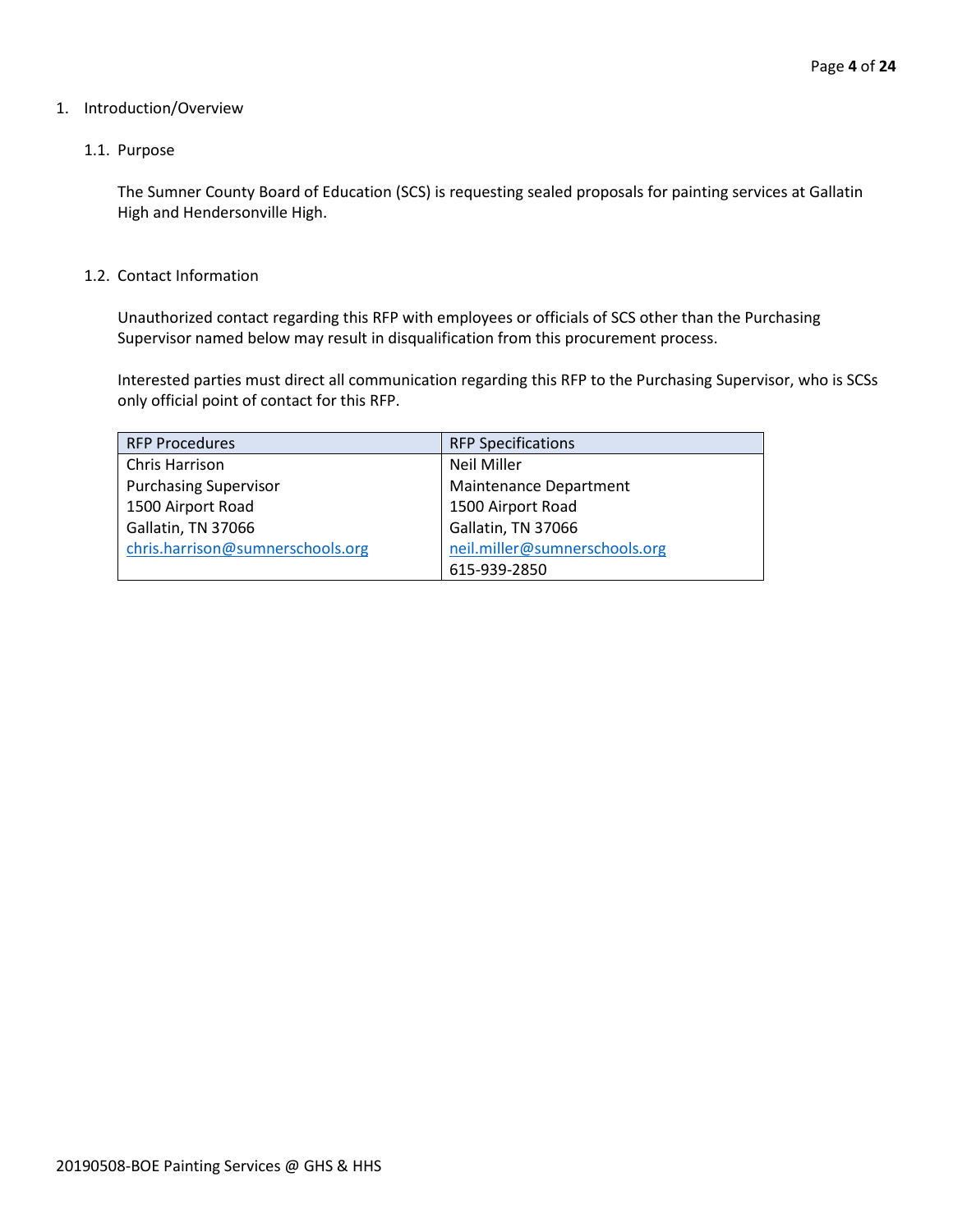# 2. Requirements

2.1. Scope of Work / Specifications

## **JOBSITE LOCATION**

| Gallatin High           | Hendersonville High      |
|-------------------------|--------------------------|
| 700 Dan P. Herron Drive | 123 Cherokee Road        |
| Gallatin, TN 37066      | Hendersonville, TN 37075 |

#### **INSPECTION**

The Contractor must examine areas and conditions under which painting work is to be applied. The Contractor must notify SCS, in writing, of conditions detrimental to proper and timely completion of the work. Attendance at the pre-bid meeting is mandatory. See the Schedule of Events for location, date and time.

## **MATERIAL**

The following represents standards must be followed for any paint products necessary to complete the project:

- A. Latex (Interior)
	- A white, or colored, water-based latex-based paint with a semi-gloss finish. MPI# 43
	- Color to be selected by SCS authorized personnel from the manufacturer's full range.
- B. Oil Base (Interior)
	- A white, or colored, solvent based, semi-gloss alkyd paint for primed/sealed interior plaster, gypsum wallboard, wood and metal doors, and trim. MPI# 47
	- Color to be selected by SCS authorized personnel from the manufacturer's full range.
- C. Primer
	- A solvent based, alkyd type, pigmented primer/sealer for new interior wood, plaster and porous surfaces. This product is used for new and repainting work for residential and commercial buildings. MPI# 45
- D. Concrete Block Filler
	- A water based, high solids, emulsion type pigmented coating with bridging and filling properties for interior or exterior concrete masonry units, for the purpose of filling the surface for subsequent applications of paint. MPI# 4

#### **SURFACE PREPARATION**

- A. All surfaces are to be prepared and cleaned in accordance with the paint manufacturer's instructions and as herein specified for each substrate condition. Mechanical fasteners, staples, tacks, tape or any other object which does not belong on the wall shall be removed and appropriate repairs completed before painting begins.
- B. All surfaces shall be scraped to remove all loose or peeling paint. Remove all deposits which may affect the adhesion of the new paint or show through, such as dirt, grease, scale, and loose or peeling paint. Where loose or peeling paint has been removed, feather edges so that edges will not show through.
- C. The Contractor will notify SCS of any protruding nails, fasteners, or other types of imperfections that will impact the painting of the building.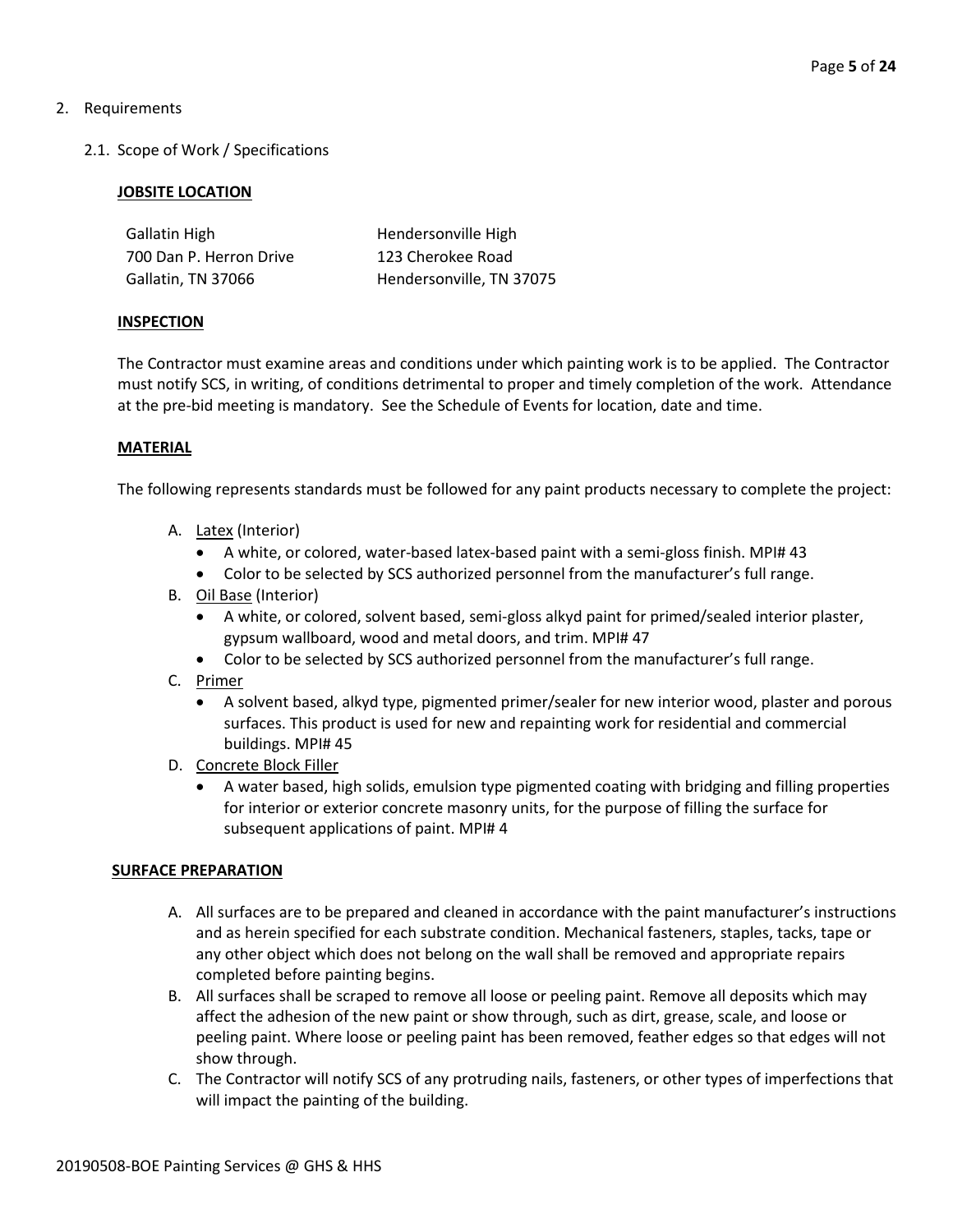## **APPLICATION**

- A. All interior walls are to be painted using semi-gloss finish. Interior walls currently coated with oilbased paint must be transitioned to latex-based.
- B. All door trim and interior hand rail surfaces are to be painted using oil-based product.
- C. Apply paint, primer or block filler in accordance with manufacturer's directions. Use applicators and techniques best suited for the substrate and type of material being applied.
- D. Apply additional coats when undercoats, stains or other conditions show through the final coat of paint, until paint film is of a uniform finish, color and appearance. Give special attention to ensure that surfaces, including edges, corners, crevices and exposed fasteners receive by dry film thickness the equivalent to that of flat surfaces.
- E. All interior walls shall have one primer coat and two finish coats of paint. The Contractor is responsible to ensure that all surfaces are cleaned of any residual paints and/or marks.

## **SCOPE**

- A. The Contractor shall paint all interior walls, door trim and handrails of the main school building, as designated in the pre-proposal conference.
- B. The Contractor shall provide all paint primers, paint products and painting equipment (i.e. paintbrushes, screens, drop cloths, etc.) or ancillary products (filler, paint thinners, etc.) to complete the project.
- C. The Contractor shall protect the equipment, floors, furniture and any other property which could be affected by the work specified in the project.
- D. The Contractor shall provide "Wet Paint" signs and any other safety precautions as required by law and protect newly painted surfaces with signs or other devices.
- E. The Contractor is responsible to supply any ladders, scaffold, or other equipment as required to complete the project. All equipment must be in proper working condition and utilized as outlined by the manufacturer's directions.
- F. The Contractor shall not utilize any waste receptacles belonging to SCS including the dumpsters.
- G. The Contractor shall dispose of all generated waste materials in compliance with all Local, State and Federal guidelines, regulations and requirements.

# **MISC**

A. SCS reserves the right to increase or decrease the project scope area. Additional areas added, after contract award, will be calculated at the Cost per Square Foot rate indicated on the Bid Form. Deductions will also be calculated at the Cost per Square Foot rate.

SCS reserves the right to utilize the Cost per Square Foot rate for other projects with the same Scope of Work. All other projects are subject to agreement between both parties and approval by the SCS Board at its' regular monthly meeting.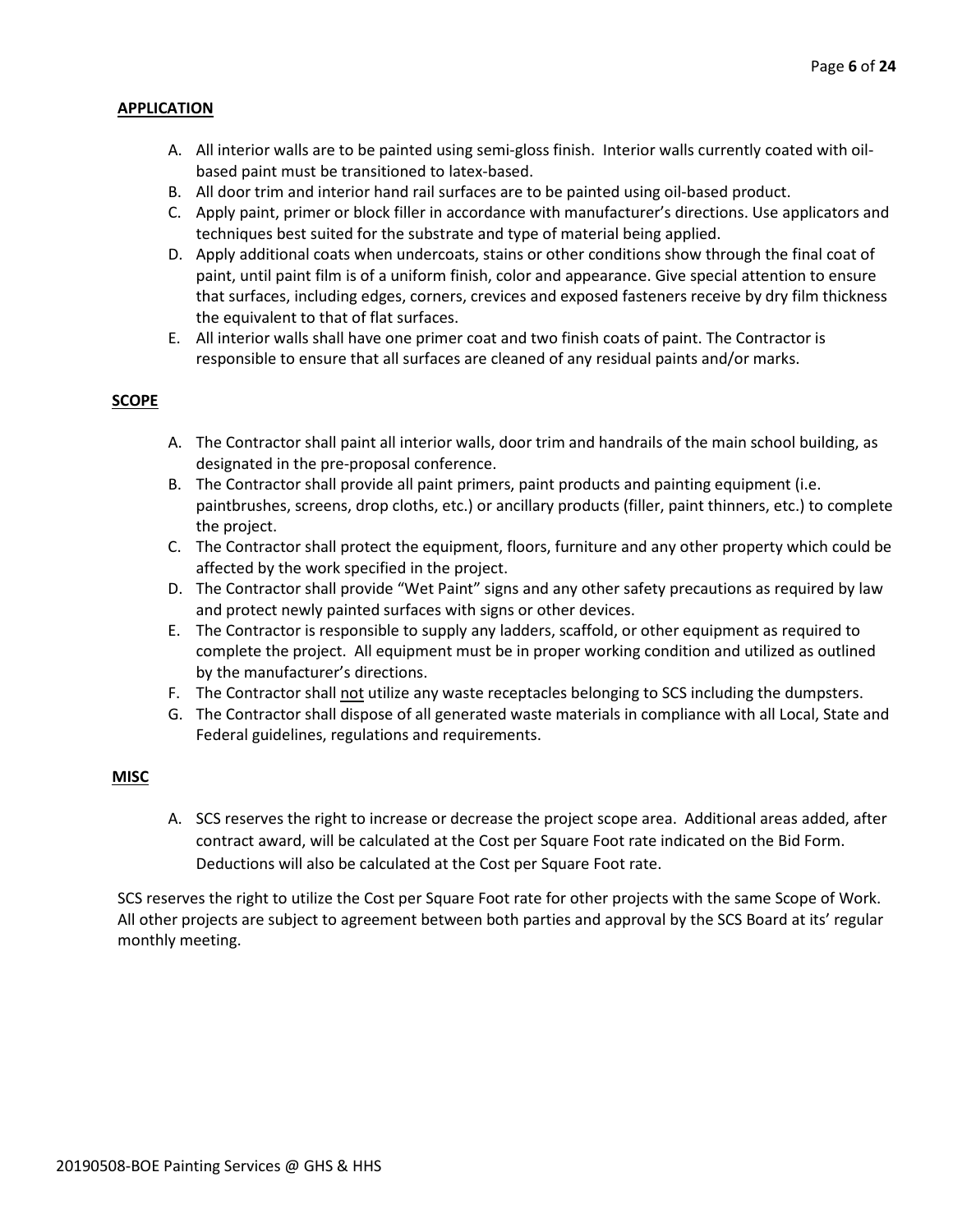- 3. Source Selection and Contract Award
	- Award(s), if made, will be made to the Responsive and Responsible proposer(s) whose proposal is most advantageous to SCS, taking into consideration price and the other evaluation criteria set forth in the RFP.
		- o General Criteria to be determined "Responsive"
			- Does the proposal include all required information, included completed attachment forms and affidavits?
			- Was the proposal delivered on or before the stated deadline? Did it include the required number of copies (hard & electronic)?
		- o General Criteria to be determined "Responsible"
			- Does the Proposer demonstrate an understanding of SCSs needs and proposed approach to the project?
			- **Does the Proposer possess the ability, capacity, skill and financial resources to provide the** service?
			- Can the Proposer take upon itself the responsibilities set forth in the RFP and produce the required outcomes in a timely fashion?
			- **Does the Proposer have the character, integrity, reputation, judgement, experience and** efficiency required for the project?
	- SCS reserves the right to enter into discussions with Proposers which have submitted proposals determined to be reasonably like of being considered for selection to assure a full understanding of and responsiveness to the RFP requirements. Every effort shall be afforded to assure fair and equal treatment with respect to the opportunity for discussion and/or revision of their respective proposals. Revisions may be permitted after the submission and prior to the award for the purpose of obtaining the best offers.
	- SCS reserves the right to negotiate price and contract terms and conditions with the most qualified proposer(s) to provide the requested service. If a mutually beneficial agreement with the lowest responsive and responsible Proposer is not reached, SCS reserves the right to enter into contract negotiations with the next lowest Proposer and continue this process until an agreement is reached.
	- Upon mutual agreement by both parties, SCS shall grant the right to extend the terms, conditions and prices of contract(s) awarded from this RFP to other Institutions (such as State, Local and/or Public Agencies) who express an interest in participating in any contract that results from this RFP. Each of the "piggyback" Institutions will issue their own purchasing documents for purchase of the goods/services. Proposer agrees that SCS shall bear no responsibility or liability for any agreements between Proposer and the other Institution(s) who desire to exercise this option.

| <b>RFP Issued</b>                        | April 11, 2019                                           |  |
|------------------------------------------|----------------------------------------------------------|--|
| <b>Pre-Bid Meeting</b>                   | April 24, 2019                                           |  |
|                                          | Gallatin High @ 8:00 a.m.<br>$\bullet$                   |  |
|                                          | Hendersonville High (following GHS meeting)<br>$\bullet$ |  |
| <b>Questions DEADLINE</b>                | April 29, 2019                                           |  |
| <b>RFP Submission DEADLINE</b>           | May 8, 2019 @ 10:00 a.m.                                 |  |
| <b>Estimated Project START DATE</b>      | May 27, 2019                                             |  |
| <b>Estimated Project COMPLETION DATE</b> | July 19, 2019                                            |  |

4. Schedule of Events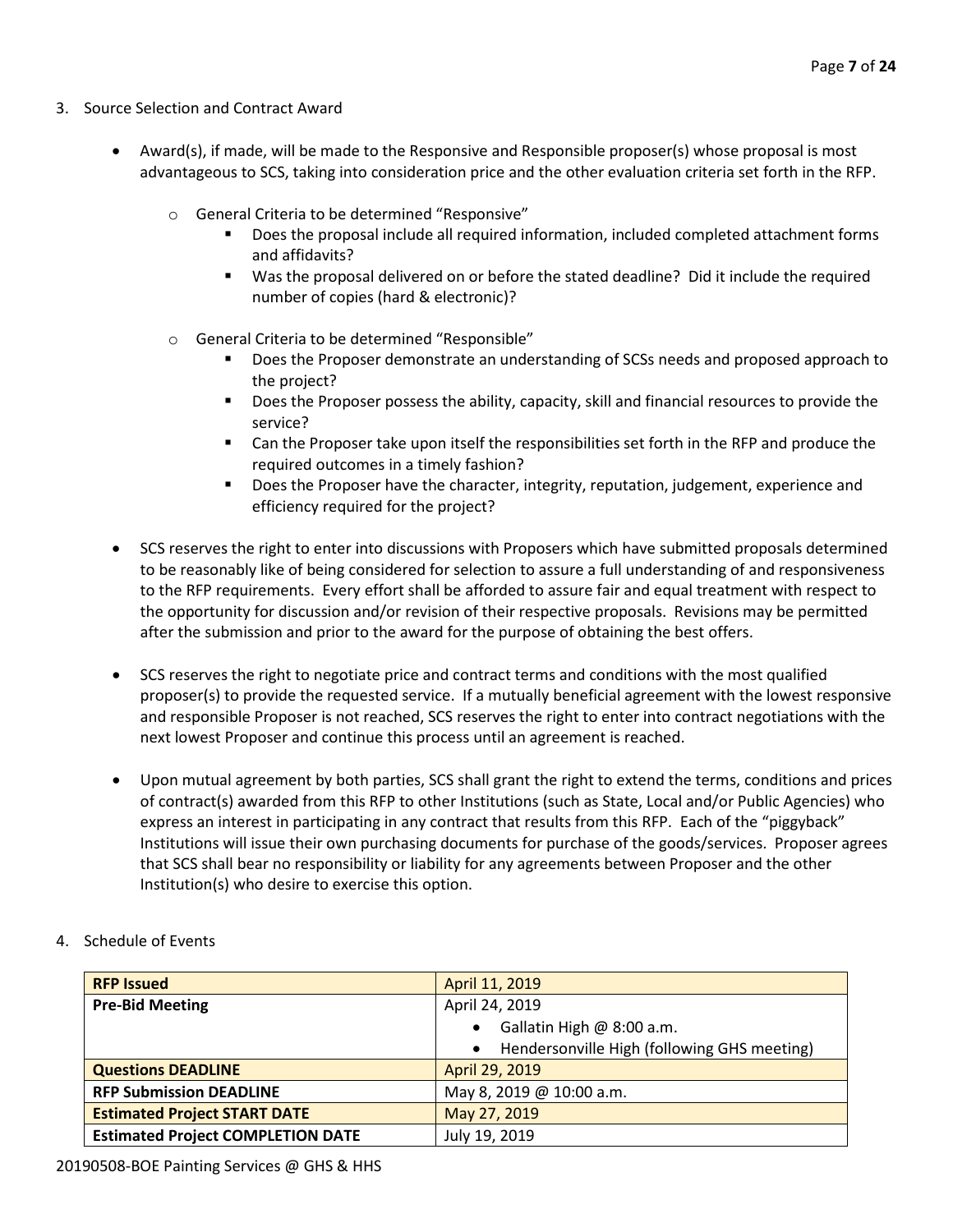#### 5. Instructions for Proposal

#### 5.1. Required Forms

- Proposer must complete and submit the Attachments in Section 6. Attachments may be omitted depending on the RFP requirements. Refer to the Table of Contents for omitted Attachments.
- Evidence of a valid State of Tennessee Business License and/or Sumner County Business License.
- For all vendors with annual purchases in excess of \$50,000; a Sumner County Business License must be on file with the SCS Finance Department. Evidence of the license must be provided within ten (10) working days following notification of award; otherwise, SCS may rescind its acceptance of the Proposer's proposal.
- Copy of State of Tennessee License (if applicable) in respective field.
- If applicable, the Proposer must include a copy of the contract(s) the Proposer will submit to be signed.

#### 5.2. New Vendors

- To comply with Internal Revenue Service requirements, all vendors who perform any type of service are required to have a current IRS Form W-9 on file with the SCS Finance Department. It is a mandatory requirement to complete the IRS Form W-9 (Attachment 6.9) included in this RFP.
- To comply with the Tennessee Lawful Employment Act (50-1-702 and 50-1-703), non-employees (individuals paid directly by the employer in exchange for the individual's labor or services) must have on file one (1) of the following documents:
	- o A valid Tennessee driver's license or photo identification;
	- $\circ$  A valid driver's license or photo identification from another state where the license requirements are at least as strict as those in Tennessee;
	- o A birth certificate issued by a U.S. state, jurisdiction or territory;
	- o A U.S. government issued certified birth certificate;
	- o A valid, unexpired U.S. passport;
	- o A U.S. certificate of birth abroad (DS-1350 or FS-545)
	- o A report of birth abroad of a U.S. citizen (FS-240);
	- o A certificate of citizenship (N560 or N561);
	- o A certificate of naturalization (N550, N570 or N578);
	- o A U.S citizen identification card (I-197 or I-179); or
	- $\circ$  Valid alien registration documentation or other proof of current immigration registration recognized by the United States Department of Homeland Security that contains the individual's complete legal name and current alien admission number or alien file number (or numbers if the individual has more than one number).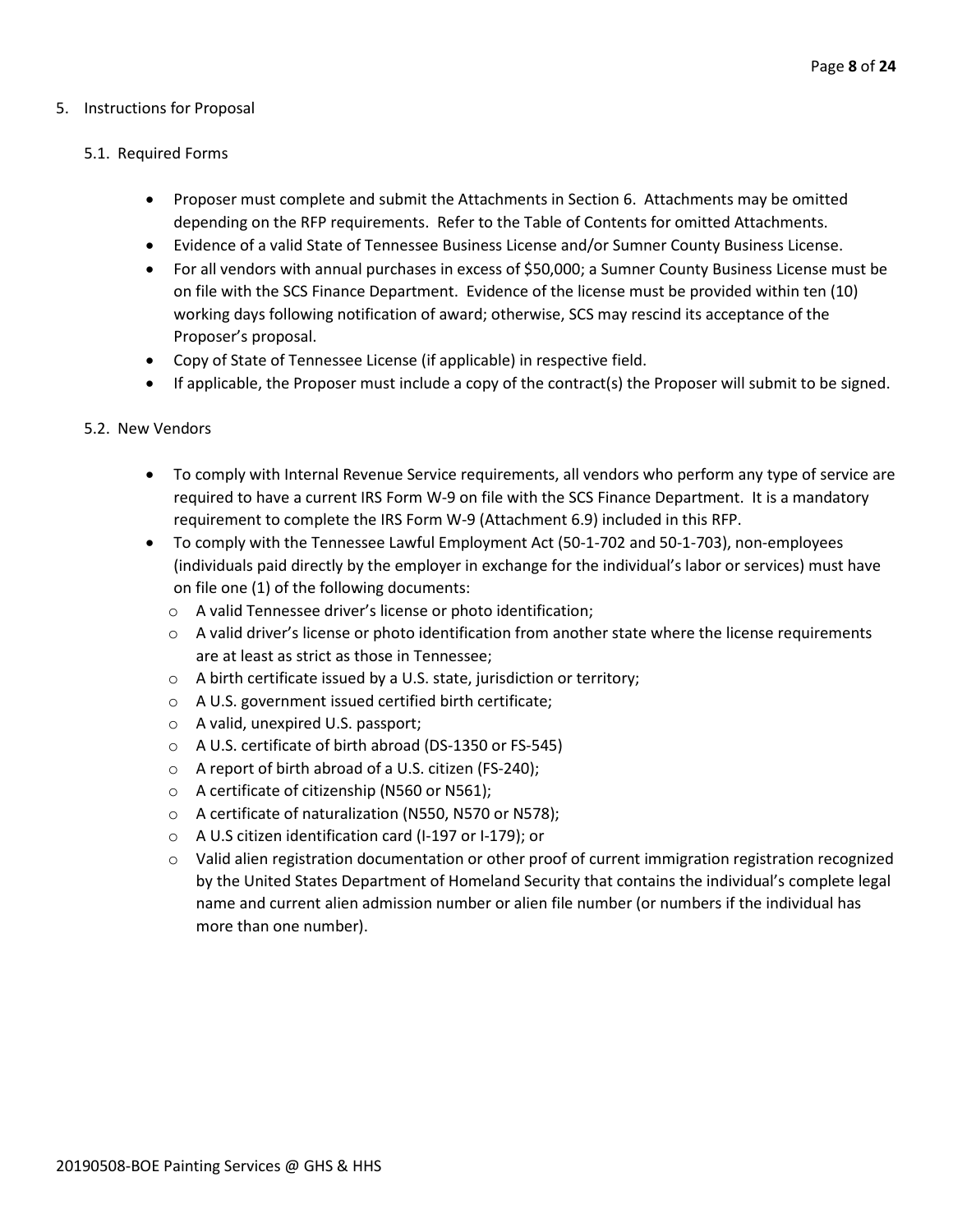5.3. Acknowledgement of Insurance Requirements

By submitting a proposal, Proposer acknowledges that it has read and understands the insurance requirements for the proposal. The Proposer who may have employees, contractors, subcontractors or agents working on SCS properties shall carry current certificates for general and professional liability insurance and for workers' compensation as indicated below. The owner or Principal of each Proposer must also be insured by workers' compensation if they perform any of the services on SCS properties. There will be no exceptions to the insurance requirement. Proposer also understands that the evidence of required insurance must be submitted within fifteen (15) working days following notification of its offer being accepted; otherwise, SCS may rescind its acceptance of the Proposers proposal.

• **General Liability**

| <b>General Aggregate</b> | \$2,000,000 |
|--------------------------|-------------|
| Each Occurrence          | \$1,000,000 |

## • **Workers Compensation**

| <b>Workers Compensation</b> | <b>Tennessee Statutory Limits</b> |
|-----------------------------|-----------------------------------|
| <b>Employer's Liability</b> | \$500,000                         |

5.4. Clarification and Interpretation of RFP

The words "must" and "shall" in the RFP indicate mandatory requirements. Taking exception to any mandatory requirement shall be considered grounds for rejection. There are other requirements that SCS considers important but not mandatory. It is important to respond in a concise manner to each section and submit an itemized list of all exceptions.

# 5.5. Proposal Package

The package containing the proposal must be sealed and clearly marked on the outside of the package: **"20190508-BOE Painting Services @ GHS and HHS" DO NOT OPEN**

All sealed proposals packages must include all of the following. Any sealed proposals are subject to rejection as non-conforming if any applicable item is not included.

- One (1) Complete Original
- Two (2) additional copies of the Original
- One (1) electronic format (CD/USB Drive)
- Original Signature on Original Proposal. NO copied or digital signatures.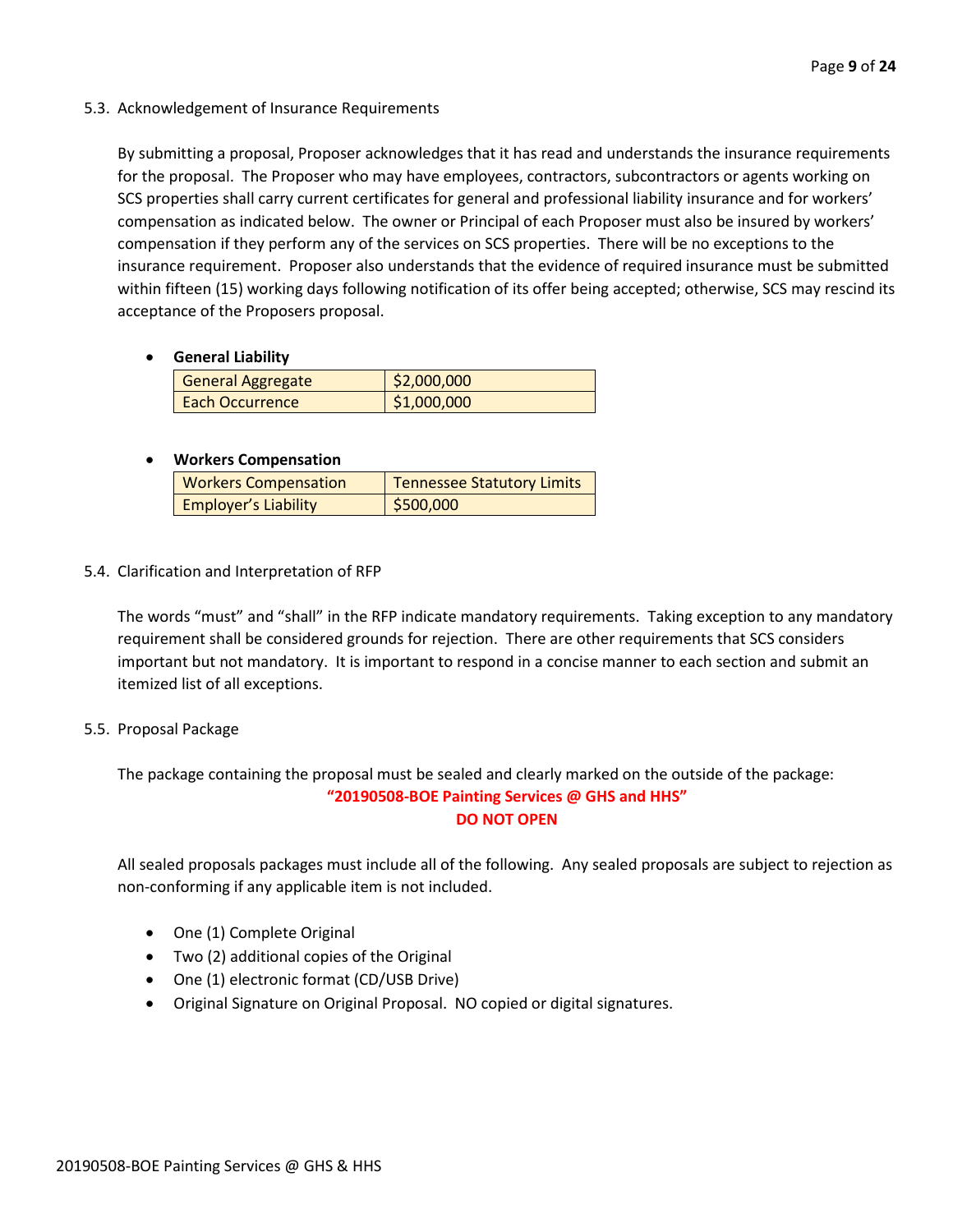The outside of the proposal package must be labeled as follows (if applicable):

- 1. Name of Company and Principal Owner, Business License Number, Expiration Date and License Classification.
- 2. In addition to Item 1, the same is applicable to masonry contractors if the work performed is > \$100,000.
- 3. In addition to Item 1, the same is applicable to HVAC, electrical, plumbing or A/C contractors if the work performed is > \$25,000.
- 4. In addition to Item 1, the same is applicable plus the Department of Environment & Conservation License Number and Classification, applicable to geothermal contractors if the work performed is > \$25,000.
- 5. If the prime contractor performs the masonry portion of the project or any of the above listed contractor skill sets and the work performed is > \$100,000; it must be so designated.
- 6. Only one (1) contractor in each classification listed shall be written on the bid envelope.

#### 5.6. Delivery of Proposals

Sealed proposals will be accepted until **May 8, 2019 @ 10:00 a.m. Local Time**. Proposals received after that time will be deemed invalid. Vendors mailing proposal packages must allow sufficient time to ensure receipt of their package by the time specified. SCS shall not accept proposals via electronic transmission such as email, fax, etc. There will be no exceptions. Proposals will be opened and read aloud. The reading of the bids will begin at **10:00 a.m. Local Time**.

Due to the nature of deliveries to the SCS Support Services Facility by carriers such as UPS, FedEx and such like; the proposal package will be accepted if the date and time on the delivery confirmation are indicated to be on or before the Proposal Deadline.

| Delivery Address: | Sumner County Board of Education |
|-------------------|----------------------------------|
|                   | Attn: Purchasing Supervisor      |
|                   | 1500 Airport Road                |
|                   | Gallatin, TN 37066               |

#### 5.7. Evaluation of Proposals

The SCS Purchasing Supervisor will first examine the proposals to reject those that are clearly non-responsive to the stated requirements. Proposers who are determined to be non-responsive and/or non-responsible will be notified of this determination.

The evaluation process will include the following factors:

- Proposed Approach and Timeline
- Company Experience and Qualifications
	- o The nature and scope of the Proposers business.
	- o The number of years the Proposer has been licensed to do business.
	- $\circ$  The number of years the Proposer has been providing the requested services.
	- o How many similarly sized or larger K-12 clients have you contract with?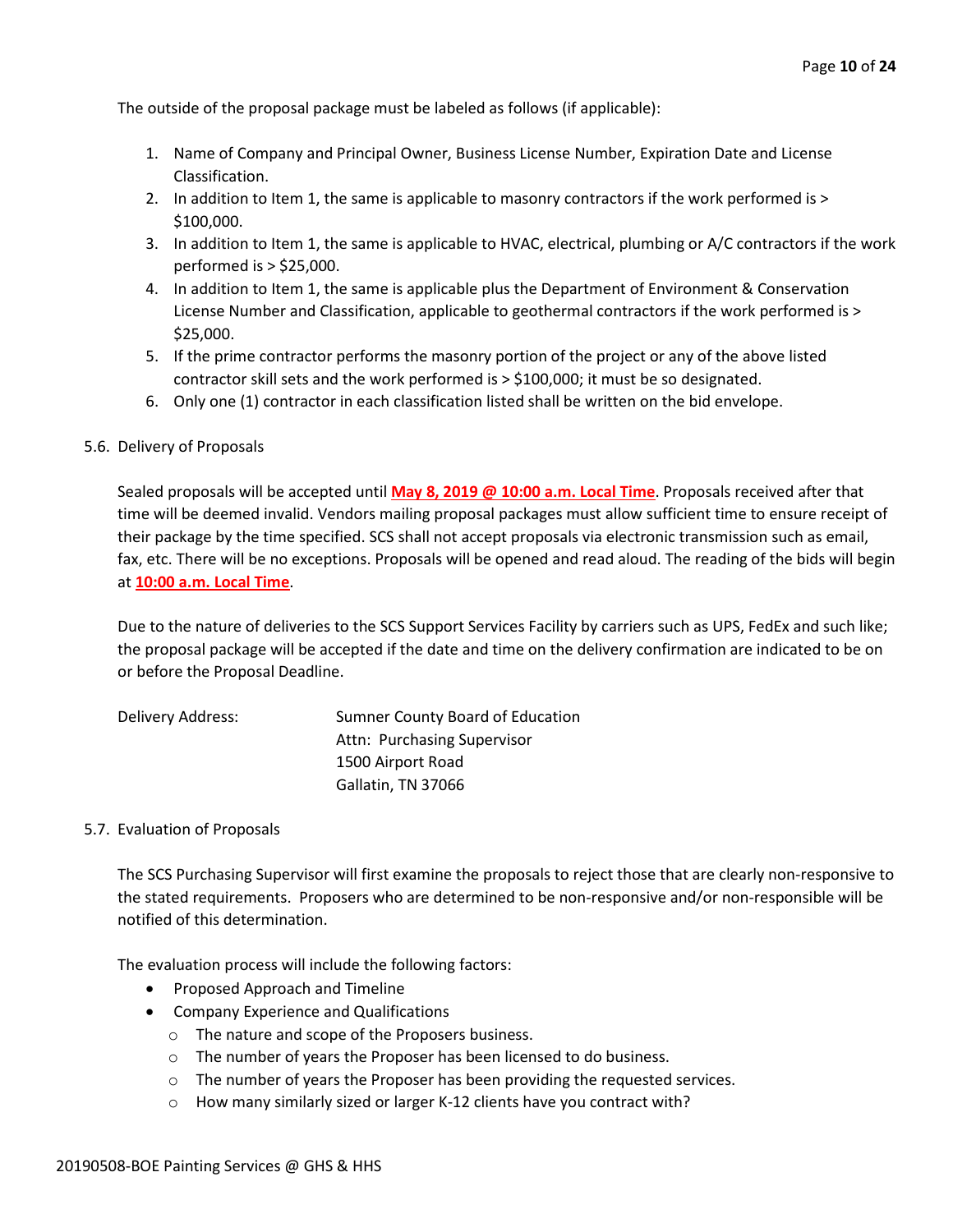- Compensation/Price Data
	- o Address all costs associated with performance of the contracted services.
- Past Performance and References
	- o Provided a minimum of three (3) client references for similar projects in size and scope successfully completed by Proposer within the last three (3) years. Attachment 6.3.
	- $\circ$  SCS may also consider other sources of pertinent past performance information, including the districts own experience with the Proposer.
- 5.8. Request for Clarification of Proposals

Requests for clarification of proposals shall be distributed by the Purchasing Supervisor in writing (or email).

#### 5.9. Protests

In the event that any interested party finds any part of the listed specifications, terms or conditions to be discrepant, incomplete or otherwise questionable in any respect; it shall be the responsibility of the concerned party to notify the SCS Purchasing Office of such matters immediately upon receipt of the RFP. All notifications must be sent to the Purchasing Supervisor via email at [purchasing@sumnerschools.org.](mailto:purchasing@sumnerschools.org)

Any actual or prospective Proposer who is aggrieved in connection with the RFP or award of a contract may protest to the Purchasing Supervisor and/or the Sumner County Board of Education at its regularly scheduled meeting.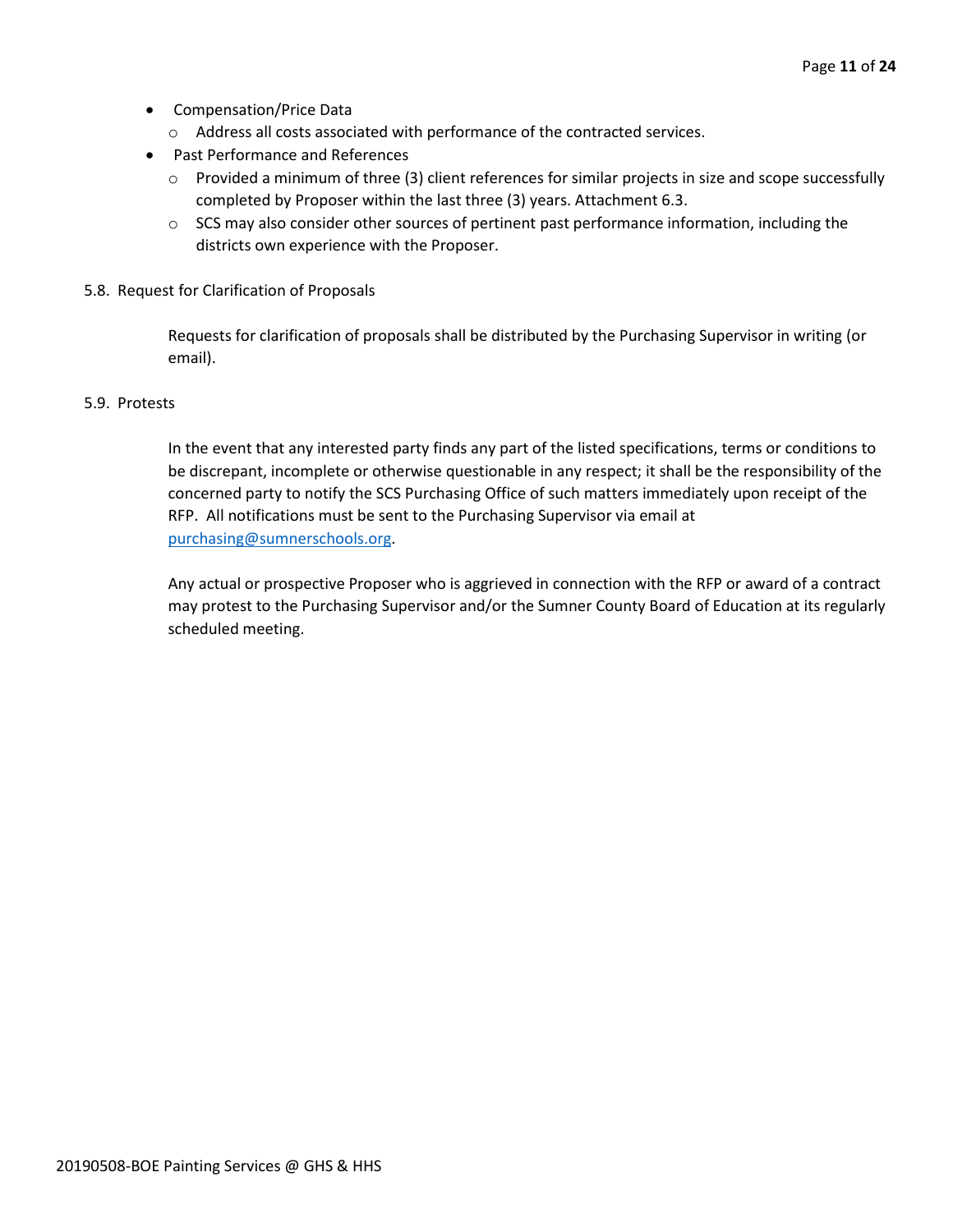#### **ATTACHMENT 6.1 - Contact Information**

| <b>Company Legal Name:</b>                 |          |  |  |
|--------------------------------------------|----------|--|--|
| <b>Company Official Address:</b>           |          |  |  |
|                                            |          |  |  |
| Company Web Site (URL):                    |          |  |  |
|                                            |          |  |  |
| Contact Person for project administration: |          |  |  |
|                                            |          |  |  |
|                                            |          |  |  |
|                                            |          |  |  |
|                                            | (office) |  |  |
|                                            | (mobile) |  |  |
|                                            |          |  |  |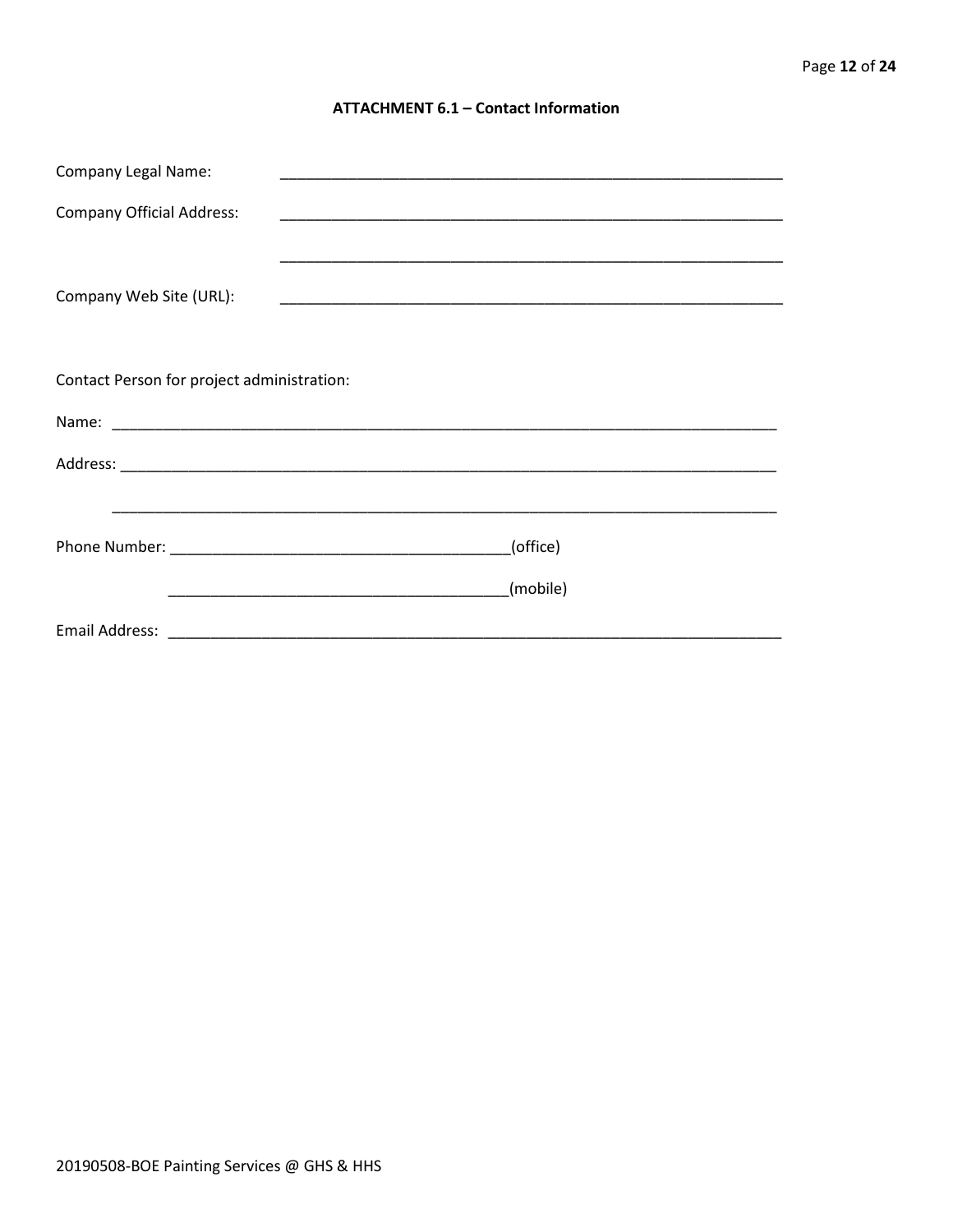|                     | Attn: Purchasing Supervisor<br>1500 Airport Road<br>Gallatin, TN 37066                                            |  |
|---------------------|-------------------------------------------------------------------------------------------------------------------|--|
|                     | <b>ATTACHMENT 6.2 - Bid Form/Certification</b><br>20190508-BOE Painting Services @ GHS and HHS                    |  |
|                     |                                                                                                                   |  |
|                     |                                                                                                                   |  |
|                     |                                                                                                                   |  |
|                     | BOE Painting Services @ GHS and HHS in accordance with the specifications and instructions set forth in these bid |  |
| documents.          |                                                                                                                   |  |
| <b>PROJECT COST</b> |                                                                                                                   |  |
|                     |                                                                                                                   |  |
|                     |                                                                                                                   |  |
|                     | Cost per Square Foot _______________________<br>Good Thru Date ______________________                             |  |
|                     |                                                                                                                   |  |
|                     |                                                                                                                   |  |
|                     |                                                                                                                   |  |
|                     |                                                                                                                   |  |
|                     |                                                                                                                   |  |
| $(\text{street})$   | (city, state, zip)                                                                                                |  |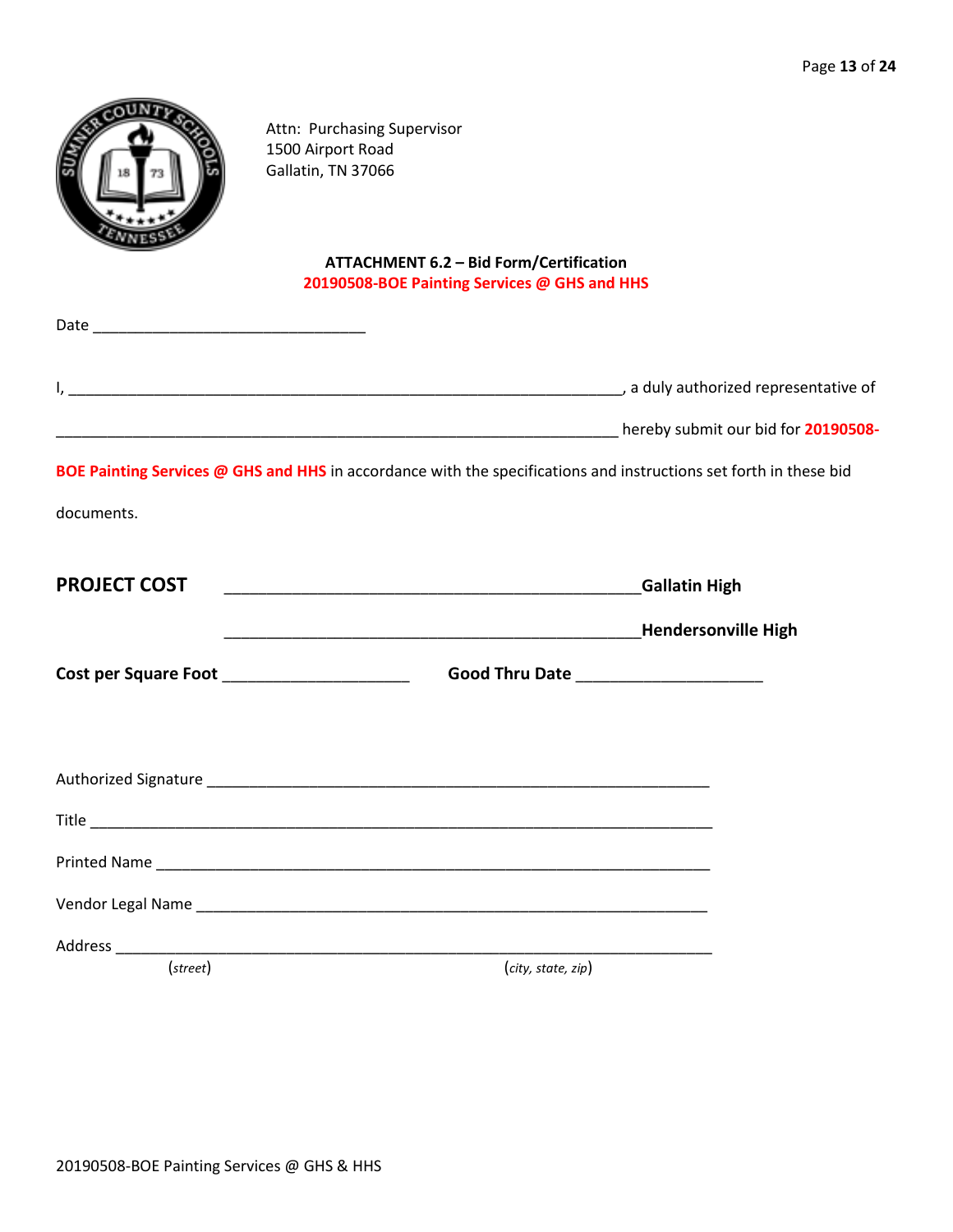| <b>ATTACHMENT 6.3 - References</b> |  |  |
|------------------------------------|--|--|
|------------------------------------|--|--|

\*Proposers may copy this page and submit additional references.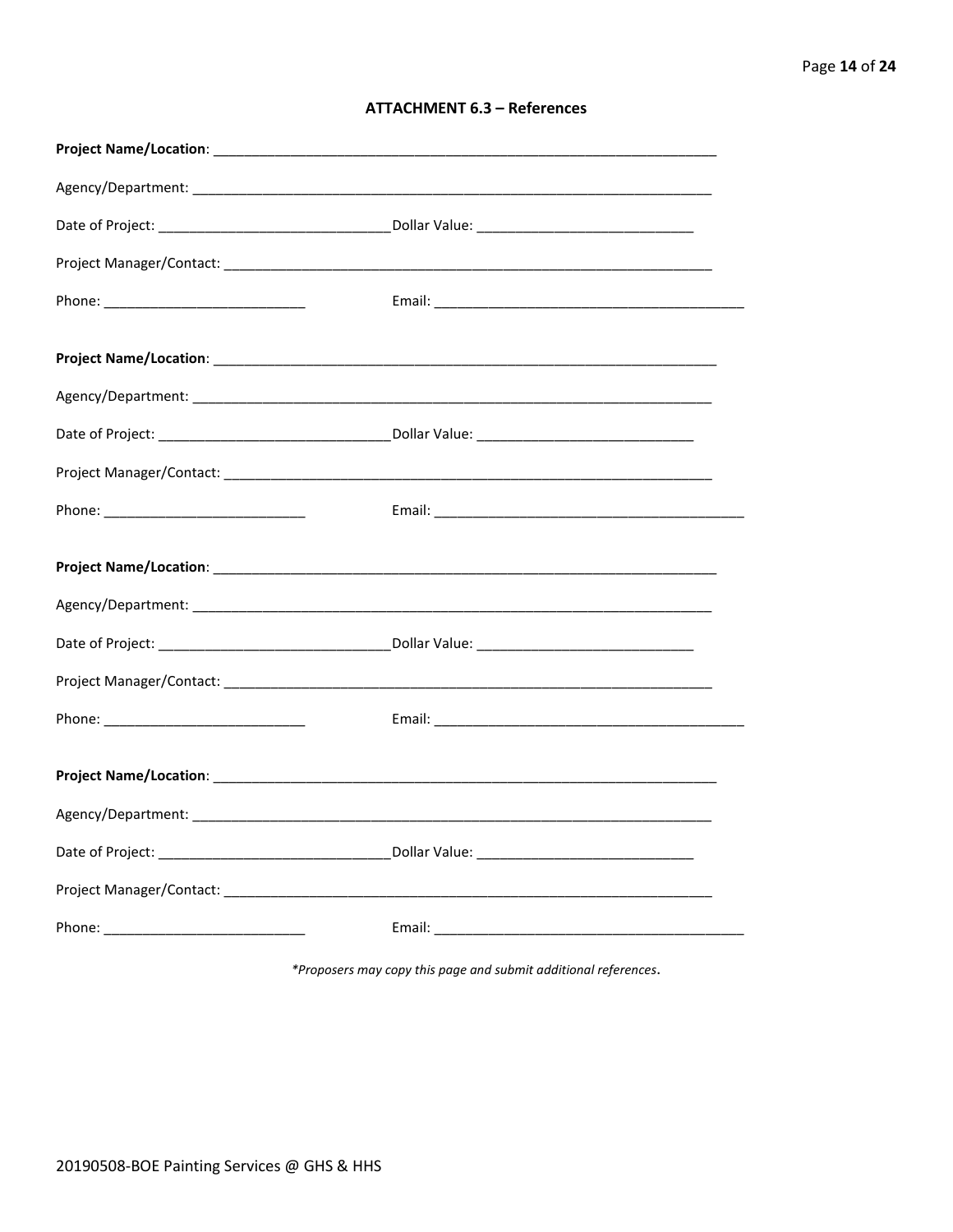#### **ATTACHMENT 6.4 – Certification Regarding Debarment or Suspension**

The prospective participant certifies, to the best of its knowledge and belief, that it and its principals:

- Are not presently debarred, suspended, proposed for debarment, declared ineligible or voluntarily excluded from participation in transactions under federal non-procurement programs by any federal department or agency;
- Have not, within the three-year period preceding the proposal, had one or more public transactions (federal, state or local) terminated for cause or default; and
- Are not presently indicated or otherwise criminally or civilly charged by a government entity (federal, state or local) and have not, within the three-year period preceding the bid, been convicted or had a civil judgement rendered against it:
	- $\circ$  For the commission of fraud or a criminal offense in connection with obtaining, attempting to obtain or performing a public transaction (federal, state or local) or a procurement contract under such a public transaction;
	- $\circ$  For the violation of federal or state antitrust statutes, including those proscribing price fixing between competitors, the allocation of customers between competitors, or bid rigging; or
	- $\circ$  For the commission of embezzlement, theft, forgery, bribery, falsification or destruction of records, making false statements, or receiving stolen property.

\_\_\_\_\_\_\_\_\_\_\_\_\_\_\_\_\_\_\_\_\_\_\_\_\_\_\_\_\_\_\_\_\_\_\_\_\_\_\_\_\_\_\_\_\_\_\_\_\_\_\_\_

I understand that a false statement on this certification may be grounds for the rejection of this proposal or the termination of the award. In addition, under 18 U.S.C. 1001, a false statement may result in a fine of up to \$10,000 or imprisonment for up to five years, or both.

Name of Participating Agency: \_\_\_\_\_\_\_\_\_\_\_\_\_\_\_\_\_\_\_\_\_\_\_\_\_\_\_\_\_\_\_\_\_\_\_\_\_\_\_\_\_\_\_\_\_\_\_\_\_\_\_\_\_\_\_\_\_\_\_\_

Name and Title of Authorized Representative: \_\_\_\_\_\_\_\_\_\_\_\_\_\_\_\_\_\_\_\_\_\_\_\_\_\_\_\_\_\_\_\_\_\_\_\_\_\_\_\_\_\_\_\_\_\_\_

Signature of Authorized Representative: \_\_\_\_\_\_\_\_\_\_\_\_\_\_\_\_\_\_\_\_\_\_\_\_\_\_\_\_\_\_\_\_\_\_\_\_\_\_\_\_\_\_\_\_\_\_\_\_\_\_\_\_

Date: \_\_\_\_\_\_\_\_\_\_\_\_\_\_\_\_\_\_\_\_\_\_\_\_\_\_\_\_

\_\_\_\_ I am unable to certify to the above statement. Attached is my explanation.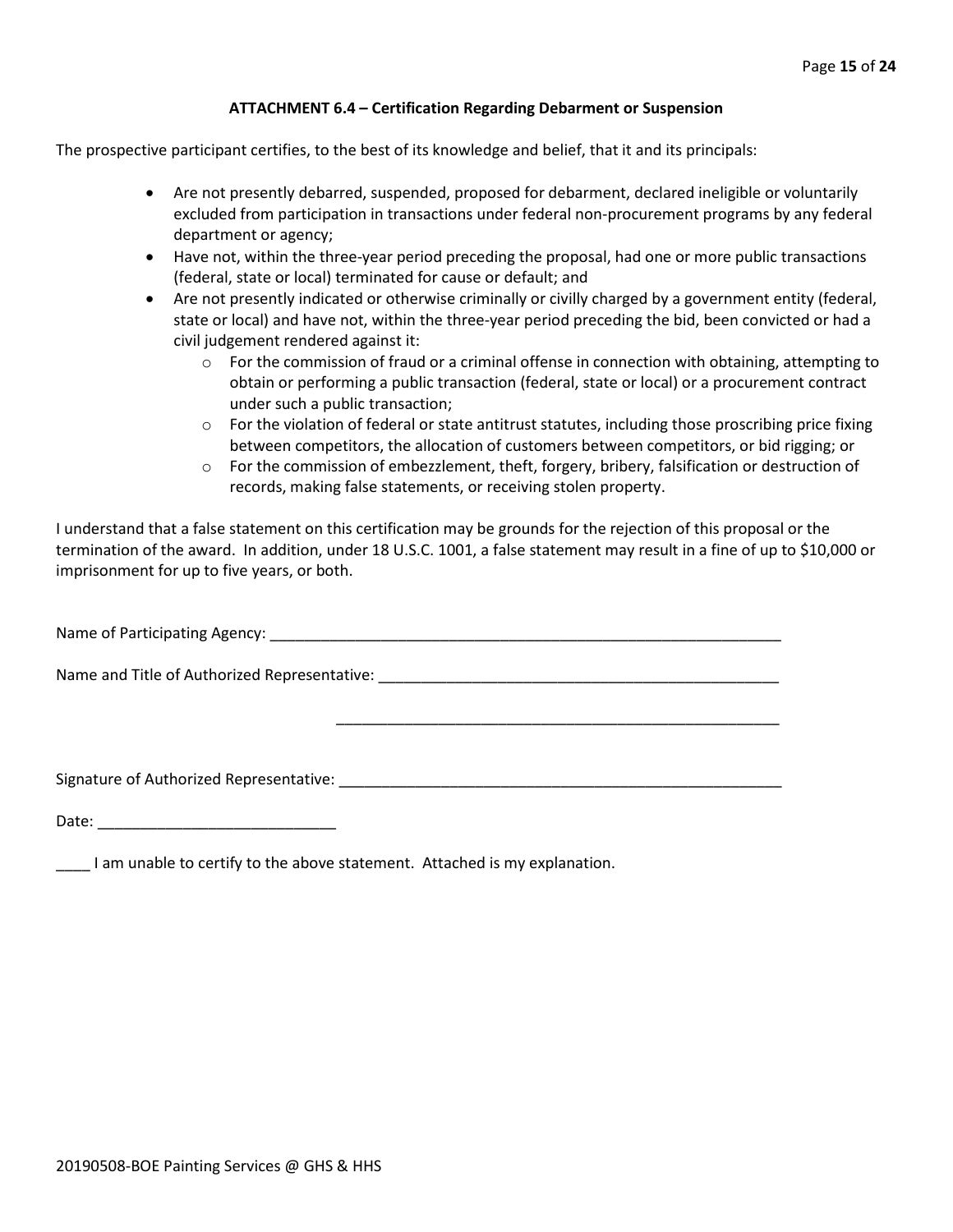#### **ATTACHMENT 6.5 – Condition of Submitting Proposal**

The undersigned Proposer has carefully examined all instructions, requirements, specifications, terms and conditions of the RFP and certifies:

- It is a reputable company regularly engaged in providing goods and/or services necessary to meet the requirements, specifications, terms and conditions of the RFP.
- All statements, information and representations prepared and submitted in response to the RFP are current, complete, true and accurate. Proposer acknowledges that the Sumner County Board of Education (SCS) will rely on such statements, information and representations in selecting the successful proposer(s).
- That the prices quoted shall be SCSs pricing for the products and/or service.
- It shall be bound by all statements, representations, warranties and guarantees made in its proposal.
- Proposer acknowledges that the contract may be canceled if any conflict of interest or appearance of a conflict of interest is discovered by SCS, in its sole discretion.
- All purchase orders must be duly authorized and executed by SCS and subject to the terms and conditions of the RFP.

By checking this box, Proposer agrees that SCS reserves the right to extend the terms, conditions, and prices of this contract to other Institutions (such as State, Local and/or Public Agencies) who express an interest in participating in any contract that results from this RFP. Each of the piggyback Institutions will issue their own purchasing documents for the goods/services. Proposer agrees that SCS shall bear no responsibility or liability for any agreements between Proposer and the other Institution(s) who desire to exercise this option.

| ADDRESS: |                                                                                                                                   |
|----------|-----------------------------------------------------------------------------------------------------------------------------------|
|          |                                                                                                                                   |
| PHONE:   | (office)<br><u> 1990 - Johann Barbara, martin amerikan basar dan bagi dan bagi dalam bagi dalam bagi dalam bagi dalam bagi da</u> |
|          | (mobile)                                                                                                                          |
| EMAIL:   | <u> 1980 - John Stein, mars and der Stein and der Stein and der Stein and der Stein and der Stein and der Stein a</u>             |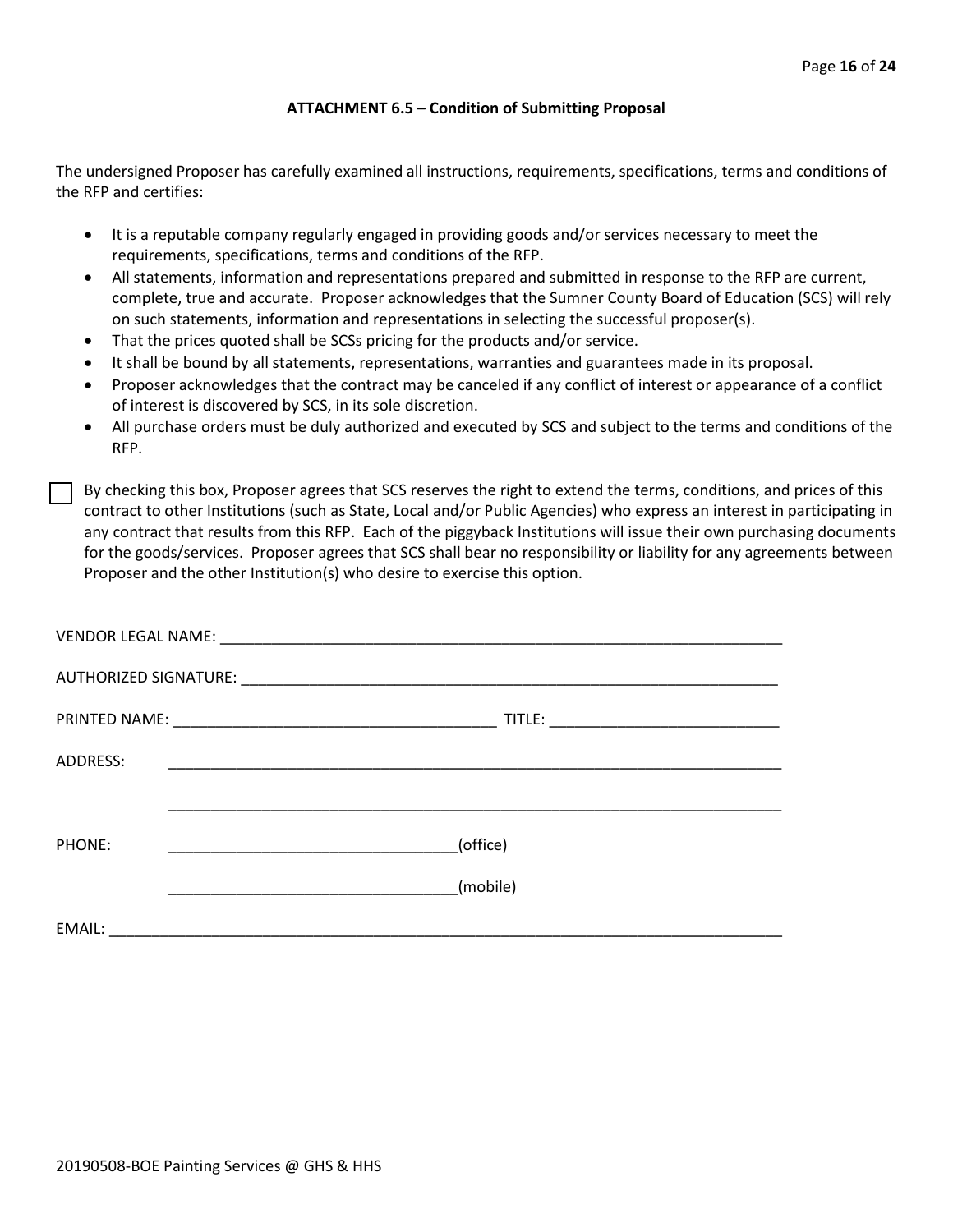#### **ATTACHMENT 6.6 – Statement of Non-Collusion**

The undersigned affirms that they are duly authorized to execute this contract, that this company, corporation, firm, partnership or individual has not prepared this proposal in collusion with any other respondent, and that the contents of this proposal as to prices, terms or conditions of said proposal have not been communicated by the undersigned nor by any employee or agent to any other person engaged in this type of business prior to the official opening of this proposal.

| Address: |          |
|----------|----------|
|          | (office) |
|          | (mobile) |
|          |          |
|          |          |
|          |          |
|          |          |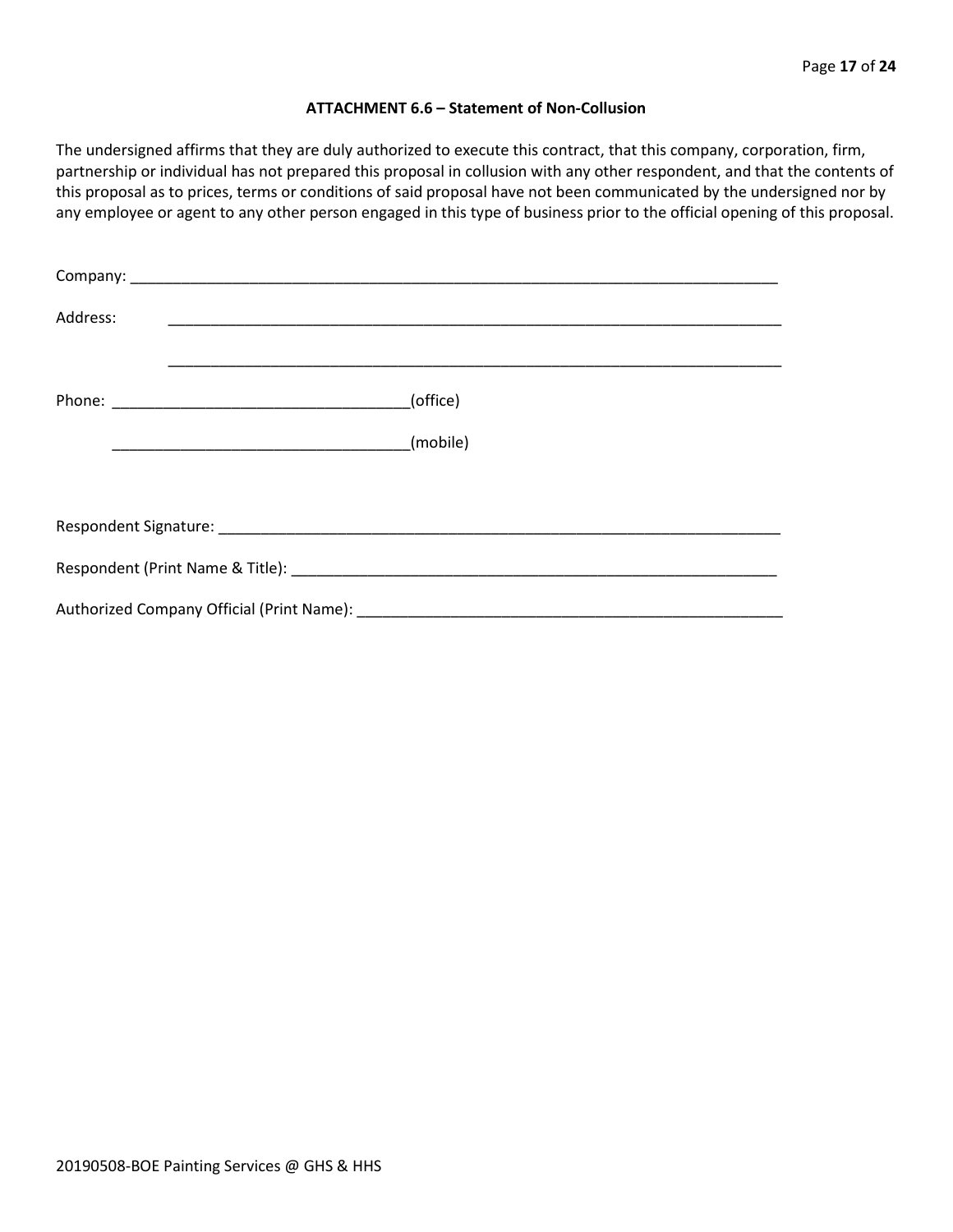#### **ATTACHMENT 6.7 – Attestation Re Personnel**

# **ATTESTATION RE PERSONNEL USED IN CONTRACT PERFORMANCE**

| CONTRACTOR LEGAL ENTITY NAME:                                          |  |
|------------------------------------------------------------------------|--|
| FEDERAL EMPLOYER IDENTIFICATION NUMBER:<br>(or Social Security Number) |  |

**The Contractor, identified above, does hereby attest, certify, warrant and assure that the Contractor shall not knowingly utilize the services of an illegal immigrant in the performance of this Contract and shall not knowingly utilize the services of any subcontractor who will utilize the services of an illegal immigrant in the performance of this Contract, T.C.A. § 12-3-309.**

SIGNATURE & DATE:

*NOTICE: This attestation MUST be signed by an individual empowered to contractually bind the Contractor.*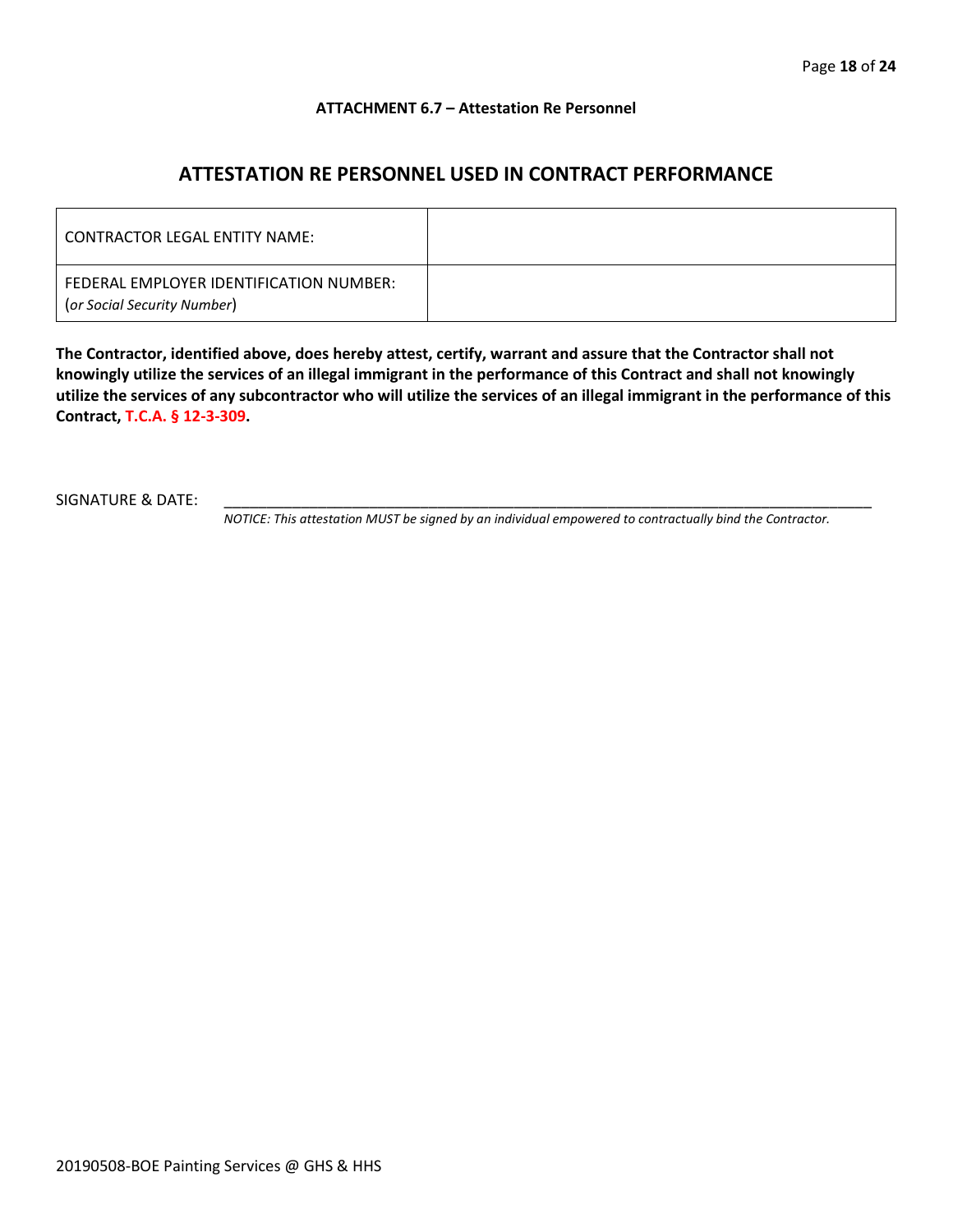#### **ATTACHMENT 6.8 – Drug Free Workplace Affidavit**

The Sumner County Board of Education is committed to maintaining a safe and productive work environment for its employees and to providing high quality service to its citizens. The goal of this policy is for Sumner County Board of Education employees and contractors to remain, or become and remain, drug-free. Abuse and dependency on alcohol and/or drugs can seriously affect the health of employees, contractors and citizens, jeopardize personal safety, impact the safety of others and impair job performance.

STATE OF

**COUNTY OF** \_\_\_\_\_\_\_\_\_\_\_\_\_\_\_\_\_\_\_\_\_\_\_\_\_\_\_\_\_\_\_\_\_

The undersigned, principal officer of

an employer of five (5) or more employees contracting with Sumner County Board of Education to provide goods or services, hereby states under oath as follows:

- 1. The undersigned is a principal officer of (hereinafter referred to as the "Company") and is duly authorized to execute this Affidavit on behalf of the Company.
- 2. The Company submits this Affidavit pursuant to T.C.A. § 50-9-113, which requires each employer with no less than five (5) employees receiving pay who contracts with the state and any local government to provide contracted services to submit an affidavit stating that such employer has a drug-free workplace program that complies with Title 50, Chapter 9 of the *Tennessee Code Annotated*.
- 3. The Company is in compliance with T.C.A. § 50-9-113 and all applicable Federal Laws, Rules and Regulations requiring a drug-free workplace program.

Further affiant saith not.

| <b>Principal Officer:</b>     |           |
|-------------------------------|-----------|
| <b>STATE OF</b>               |           |
| <b>COUNTY OF</b>              |           |
| Before me personally appeared | with whom |

I am personally acquainted (or proved to me on the basis of satisfactory evidence) and who acknowledged that such person executed the foregoing affidavit for the purposes therein contained.

Witness my hand and seal at office this \_\_\_\_\_\_\_\_\_\_\_\_\_ day of \_\_\_\_\_\_\_\_\_\_\_\_\_\_\_\_\_\_\_\_\_\_\_, 20\_\_\_\_\_.

Notary Public

My commission expires: \_\_\_\_\_\_\_\_\_\_\_\_\_\_\_\_\_\_\_\_\_\_\_

\_\_\_\_\_\_\_\_\_\_\_\_\_\_\_\_\_\_\_\_\_\_\_\_\_\_\_\_\_\_\_\_\_\_\_\_\_\_\_\_\_\_\_\_\_\_\_\_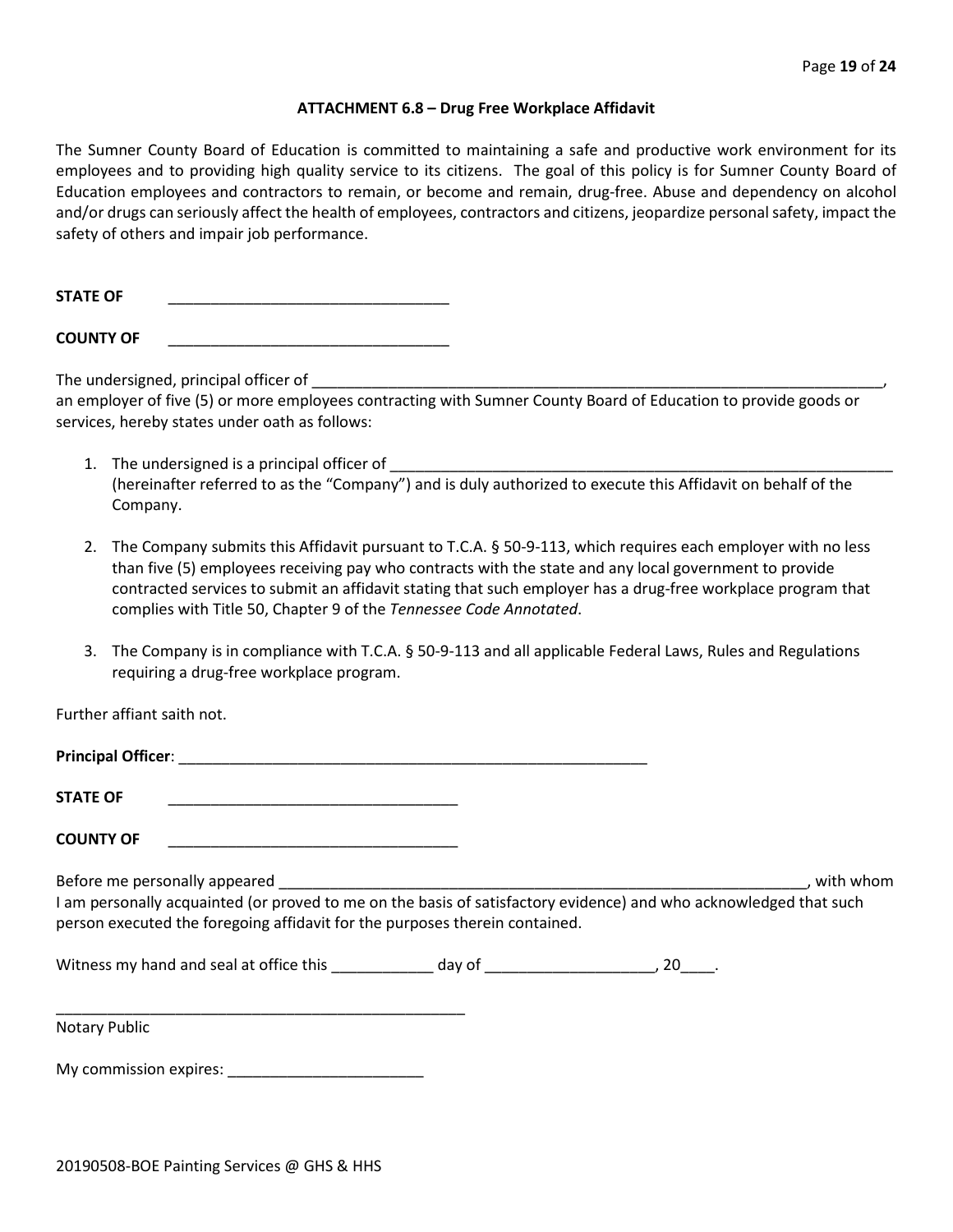#### **ATTACHMENT 6.9 – W9**

| N                                                                                                                                                                                                                                                                                                                                                                                                                                                                                                                                                                                                                                                                                                                                                                                                                                                                                                                                                                                                                                                                                                                                                                                                                                                                                                                                                              | <b>Request for Taxpayer</b><br>(Rev. December 2014)<br><b>Identification Number and Certification</b><br>Department of the Treasury<br>Internal Revenue Service<br>1 Name (as shown on your income tax return). Name is required on this line; do not leave this line blank.<br>2 Business name/disregarded entity name, if different from above                                                                      |                                                                                                                                                                                                                                                                                                                                                                                                                                                                                                                                                                                                                                                                                                                                                                                                                                                                                                                              |                                                                                                       |  |  |  |  |  | Give Form to the<br>requester. Do not<br>send to the IRS.                                                                                                                                                                    |  |  |  |  |
|----------------------------------------------------------------------------------------------------------------------------------------------------------------------------------------------------------------------------------------------------------------------------------------------------------------------------------------------------------------------------------------------------------------------------------------------------------------------------------------------------------------------------------------------------------------------------------------------------------------------------------------------------------------------------------------------------------------------------------------------------------------------------------------------------------------------------------------------------------------------------------------------------------------------------------------------------------------------------------------------------------------------------------------------------------------------------------------------------------------------------------------------------------------------------------------------------------------------------------------------------------------------------------------------------------------------------------------------------------------|-----------------------------------------------------------------------------------------------------------------------------------------------------------------------------------------------------------------------------------------------------------------------------------------------------------------------------------------------------------------------------------------------------------------------|------------------------------------------------------------------------------------------------------------------------------------------------------------------------------------------------------------------------------------------------------------------------------------------------------------------------------------------------------------------------------------------------------------------------------------------------------------------------------------------------------------------------------------------------------------------------------------------------------------------------------------------------------------------------------------------------------------------------------------------------------------------------------------------------------------------------------------------------------------------------------------------------------------------------------|-------------------------------------------------------------------------------------------------------|--|--|--|--|--|------------------------------------------------------------------------------------------------------------------------------------------------------------------------------------------------------------------------------|--|--|--|--|
| Specific Instructions on page<br>Print or type<br>See                                                                                                                                                                                                                                                                                                                                                                                                                                                                                                                                                                                                                                                                                                                                                                                                                                                                                                                                                                                                                                                                                                                                                                                                                                                                                                          | Individual/sole proprietor or<br>single-member LLC<br>Other (see instructions) ▶<br>6 City, state, and ZIP code                                                                                                                                                                                                                                                                                                       | 3 Check appropriate box for federal tax classification; check only one of the following seven boxes:<br>C Corporation<br>Limited liability company. Enter the tax classification (C=C corporation, S=S corporation, P=partnership) ▶<br>Note. For a single-member LLC that is disregarded, do not check LLC; check the appropriate box in the line above for<br>the tax classification of the single-member owner.<br>5 Address (number, street, and apt. or suite no.)<br>7 List account number(s) here (optional)                                                                                                                                                                                                                                                                                                                                                                                                          | S Corporation Partnership<br>Trust/estate<br>code (if any)<br>Requester's name and address (optional) |  |  |  |  |  | 4 Exemptions (codes apply only to<br>certain entities, not individuals; see<br>instructions on page 3):<br>Exempt payee code (if any)<br>Exemption from FATCA reporting<br>(Applies to accounts maintained outside the U.S.) |  |  |  |  |
|                                                                                                                                                                                                                                                                                                                                                                                                                                                                                                                                                                                                                                                                                                                                                                                                                                                                                                                                                                                                                                                                                                                                                                                                                                                                                                                                                                |                                                                                                                                                                                                                                                                                                                                                                                                                       |                                                                                                                                                                                                                                                                                                                                                                                                                                                                                                                                                                                                                                                                                                                                                                                                                                                                                                                              |                                                                                                       |  |  |  |  |  |                                                                                                                                                                                                                              |  |  |  |  |
| Part I<br><b>Taxpayer Identification Number (TIN)</b><br>Social security number<br>Enter your TIN in the appropriate box. The TIN provided must match the name given on line 1 to avoid<br>backup withholding. For individuals, this is generally your social security number (SSN). However, for a<br>resident alien, sole proprietor, or disregarded entity, see the Part I instructions on page 3. For other<br>-<br>entities, it is your employer identification number (EIN). If you do not have a number, see How to get a<br>TIN on page 3.<br>or<br><b>Employer identification number</b><br>Note. If the account is in more than one name, see the instructions for line 1 and the chart on page 4 for<br>guidelines on whose number to enter.<br>-                                                                                                                                                                                                                                                                                                                                                                                                                                                                                                                                                                                                   |                                                                                                                                                                                                                                                                                                                                                                                                                       |                                                                                                                                                                                                                                                                                                                                                                                                                                                                                                                                                                                                                                                                                                                                                                                                                                                                                                                              |                                                                                                       |  |  |  |  |  |                                                                                                                                                                                                                              |  |  |  |  |
| Part II                                                                                                                                                                                                                                                                                                                                                                                                                                                                                                                                                                                                                                                                                                                                                                                                                                                                                                                                                                                                                                                                                                                                                                                                                                                                                                                                                        | <b>Certification</b>                                                                                                                                                                                                                                                                                                                                                                                                  |                                                                                                                                                                                                                                                                                                                                                                                                                                                                                                                                                                                                                                                                                                                                                                                                                                                                                                                              |                                                                                                       |  |  |  |  |  |                                                                                                                                                                                                                              |  |  |  |  |
|                                                                                                                                                                                                                                                                                                                                                                                                                                                                                                                                                                                                                                                                                                                                                                                                                                                                                                                                                                                                                                                                                                                                                                                                                                                                                                                                                                | Under penalties of perjury, I certify that:                                                                                                                                                                                                                                                                                                                                                                           |                                                                                                                                                                                                                                                                                                                                                                                                                                                                                                                                                                                                                                                                                                                                                                                                                                                                                                                              |                                                                                                       |  |  |  |  |  |                                                                                                                                                                                                                              |  |  |  |  |
| 1. The number shown on this form is my correct taxpayer identification number (or I am waiting for a number to be issued to me); and<br>2. I am not subject to backup withholding because: (a) I am exempt from backup withholding, or (b) I have not been notified by the Internal Revenue<br>Service (IRS) that I am subject to backup withholding as a result of a failure to report all interest or dividends, or (c) the IRS has notified me that I am<br>no longer subject to backup withholding; and<br>3. I am a U.S. citizen or other U.S. person (defined below); and<br>4. The FATCA code(s) entered on this form (if any) indicating that I am exempt from FATCA reporting is correct.<br>Certification instructions. You must cross out item 2 above if you have been notified by the IRS that you are currently subject to backup withholding<br>because you have failed to report all interest and dividends on your tax return. For real estate transactions, item 2 does not apply. For mortgage<br>interest paid, acquisition or abandonment of secured property, cancellation of debt, contributions to an individual retirement arrangement (IRA), and<br>generally, payments other than interest and dividends, you are not required to sign the certification, but you must provide your correct TIN. See the<br>instructions on page 3. |                                                                                                                                                                                                                                                                                                                                                                                                                       |                                                                                                                                                                                                                                                                                                                                                                                                                                                                                                                                                                                                                                                                                                                                                                                                                                                                                                                              |                                                                                                       |  |  |  |  |  |                                                                                                                                                                                                                              |  |  |  |  |
| Sign                                                                                                                                                                                                                                                                                                                                                                                                                                                                                                                                                                                                                                                                                                                                                                                                                                                                                                                                                                                                                                                                                                                                                                                                                                                                                                                                                           | Signature of                                                                                                                                                                                                                                                                                                                                                                                                          |                                                                                                                                                                                                                                                                                                                                                                                                                                                                                                                                                                                                                                                                                                                                                                                                                                                                                                                              |                                                                                                       |  |  |  |  |  |                                                                                                                                                                                                                              |  |  |  |  |
| Here                                                                                                                                                                                                                                                                                                                                                                                                                                                                                                                                                                                                                                                                                                                                                                                                                                                                                                                                                                                                                                                                                                                                                                                                                                                                                                                                                           | Date $\blacktriangleright$<br>U.S. person ▶<br>· Form 1098 (home mortgage interest), 1098-E (student loan interest), 1098-T<br><b>General Instructions</b><br>(tuition)                                                                                                                                                                                                                                               |                                                                                                                                                                                                                                                                                                                                                                                                                                                                                                                                                                                                                                                                                                                                                                                                                                                                                                                              |                                                                                                       |  |  |  |  |  |                                                                                                                                                                                                                              |  |  |  |  |
| Section references are to the Internal Revenue Code unless otherwise noted.<br>Future developments. Information about developments affecting Form W-9 (such<br>as legislation enacted after we release it) is at www.irs.gov/fw9.<br><b>Purpose of Form</b><br>An individual or entity (Form W-9 requester) who is required to file an information<br>return with the IRS must obtain your correct taxpayer identification number (TIN)<br>which may be your social security number (SSN), individual taxpayer identification<br>number (ITIN), adoption taxpayer identification number (ATIN), or employer<br>identification number (EIN), to report on an information return the amount paid to<br>you, or other amount reportable on an information return. Examples of information<br>returns include, but are not limited to, the following:<br>· Form 1099-INT (interest earned or paid)<br>. Form 1099-DIV (dividends, including those from stocks or mutual funds)<br>* Form 1099-MISC (various types of income, prizes, awards, or gross proceeds)                                                                                                                                                                                                                                                                                                    |                                                                                                                                                                                                                                                                                                                                                                                                                       | · Form 1099-C (canceled debt)<br>. Form 1099-A (acquisition or abandonment of secured property)<br>Use Form W-9 only if you are a U.S. person (including a resident alien), to<br>provide your correct TIN.<br>If you do not return Form W-9 to the requester with a TIN, you might be subject<br>to backup withholding. See What is backup withholding? on page 2.<br>By signing the filled-out form, you:<br>1. Certify that the TIN you are giving is correct (or you are waiting for a number<br>to be issued).<br>2. Certify that you are not subject to backup withholding, or<br>3. Claim exemption from backup withholding if you are a U.S. exempt payee. If<br>applicable, you are also certifying that as a U.S. person, your allocable share of<br>any partnership income from a U.S. trade or business is not subject to the<br>withholding tax on foreign partners' share of effectively connected income, and |                                                                                                       |  |  |  |  |  |                                                                                                                                                                                                                              |  |  |  |  |
| brokers)                                                                                                                                                                                                                                                                                                                                                                                                                                                                                                                                                                                                                                                                                                                                                                                                                                                                                                                                                                                                                                                                                                                                                                                                                                                                                                                                                       | . Form 1099-B (stock or mutual fund sales and certain other transactions by<br>4. Certify that FATCA code(s) entered on this form (if any) indicating that you are<br>exempt from the FATCA reporting, is correct. See What is FATCA reporting? on<br>page 2 for further information.<br>· Form 1099-S (proceeds from real estate transactions)<br>. Form 1099-K (merchant card and third party network transactions) |                                                                                                                                                                                                                                                                                                                                                                                                                                                                                                                                                                                                                                                                                                                                                                                                                                                                                                                              |                                                                                                       |  |  |  |  |  |                                                                                                                                                                                                                              |  |  |  |  |

Cat. No. 10231X

Form **W-9** (Rev. 12-2014)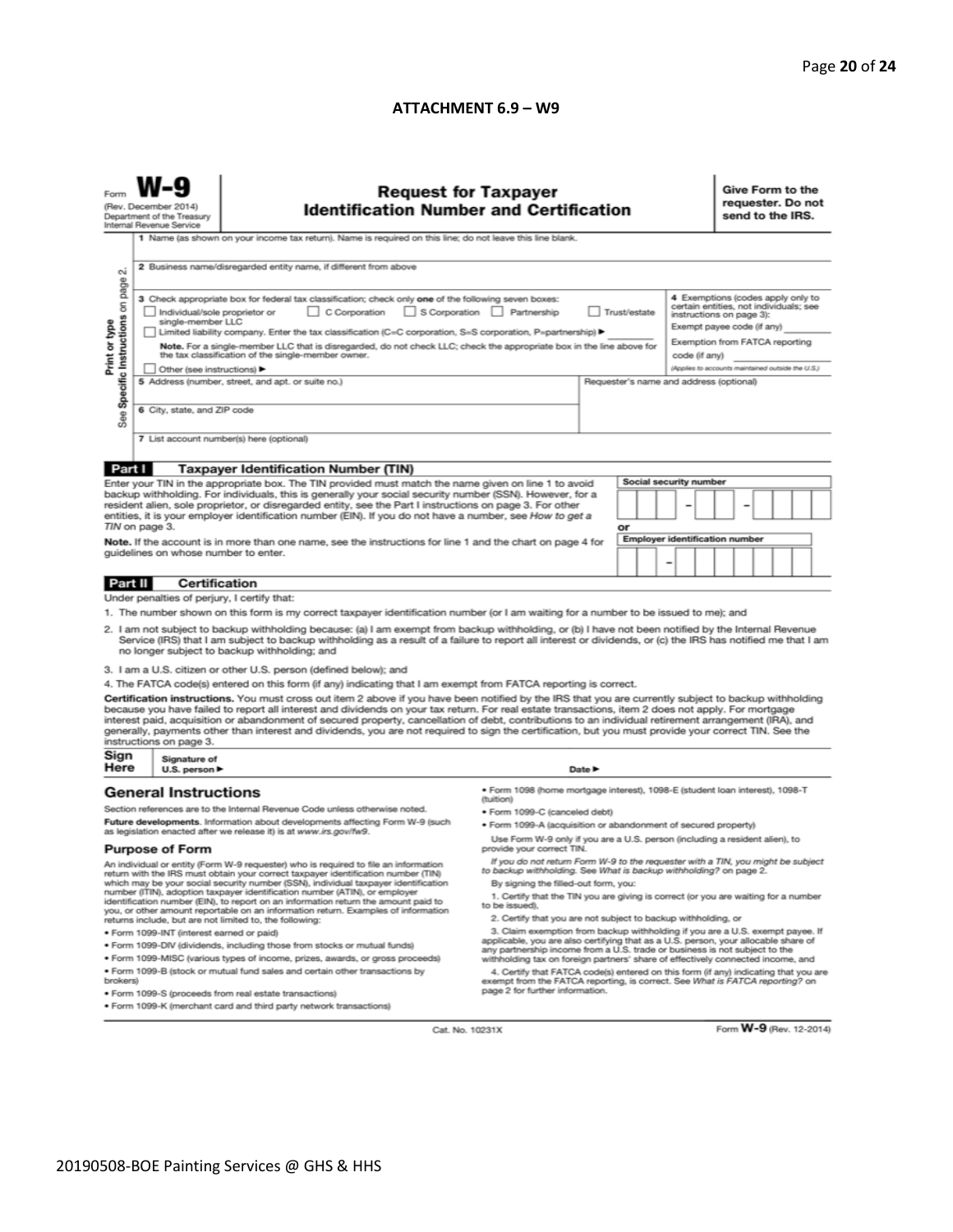#### **ATTACHMENT 6.10 – Standard Terms & Conditions SUMNER COUNTY BOARD OF EDUCATION (SCS)**

#### **1. PREPARATION AND SUBMISSION OF BID.**

- **a.** Failure to examine any drawings**,** specifications, or instructions will be at the proposer's risk. Any deviation from the stated terms, conditions and specifications must be coordinated with and approved in writing by the SCS Purchasing Supervisor.
- **b.** RFP SUBMITTAL / SIGNATURE: Proposal shall give the full name and business address of the bidder. If the proposer is a corporation, the name shall be stated as it is in the corporate charter. Proposals must be signed in ink by the proposer's authorized agent. Unsigned proposals will be rejected. Proposals are to be sealed and the outside of the envelope is to reference the RFP number. The person signing the proposal must show their title, and if requested by the institution, must furnish satisfactory proof of his or her authority to bind his or her company in contract. Proposer understands that by submitting a proposal with an authorized signature, it shall constitute an offer to SCS. Proposals must be typewritten or in ink; otherwise they may not be considered. Purchase orders will be issued to the firm name appearing on the W9. Electronic submissions via email, fax, etc. shall not be accepted.
- **c.** SCS is not responsible for any costs incurred by any vendor pursuant to the RFP. The vendor shall be responsible for all costs incurred in connection with the preparation and submission of its proposal.
- **d.** All proposers must be in compliance with T.C.A. § 62-6-119 at the time of proposal submission and provide evidence of compliance with the applicable provisions of the chapter before such proposal may be considered.
- **e.** Proposals are to be received in the location designated in the RFP no later than the specified date and time. Late submissions will NOT be opened or considered.
- **f.** No erasures permitted. Errors may be crossed out and corrections printed in ink or typewritten adjacent to error and must be initialed in ink by person signing the proposal.
- **g.** Specifications: Reference to available specifications shall be sufficient to make the terms of the specifications binding on the proposer. The use of the name of a manufacturer, or any special brand or make in describing an item does not restrict the proposer to that manufacturer or specific article, unless specifically stated. Comparable products of other manufacturers will be considered if proof of compatibility is contained in the proposal. Proposers are required to notify SCSs Purchasing Supervisor whenever specifications/procedures are not perceived to be fair and open. The articles on which the proposal is submitted must be equal or superior to that specified. Informative and Descriptive Literature: The proposer must show brand or trade names of the articles proposed, when applicable. It shall be the responsibility of the proposer, including proposer's whose product is referenced, to furnish with the proposer such specifications, catalog pages, brochures or other data as will provide an adequate basis for determining the quality and functional capabilities of the product offered. Failure to provide this data may be considered valid justification for rejection of proposer.
- **h.** Samples: Samples of items when called for, must be furnished free of expense, and if not destroyed will, upon proposer's request within ten (10) days of RFP opening, be returned at the proposer's expense. Each sample must be labeled with the proposer's name, manufacturer's brand name and number, RFP number and item reference.
- **i.** Time of Performance: The number of calendar days in which delivery is to be made after receipt of order shall be stated in the RFP and may be a factor in making an award, price notwithstanding. If no delivery time is stated in the bid, bidder agrees that delivery is to be made within two weeks (10 business days) of order.
- **j.** Transportation and delivery charges should be included in the price and be fully prepaid by the vendor to the destination specified in the RFP. Proposal prices shall include delivery of all items F.O.B. destination.
- **k.** New materials and supplies must be delivered unless otherwise specifically stated in the RFP.
- **l.** Alternate/multiple bids will not be considered unless specifically called for in the RFP.
- **m.** Only proposals submitted on RFP forms furnished by SCS will be considered.
- n. By signing this RFP where indicated, the proposer agrees to strictly abide by all local, state and federal statutes and regulations. The proposer further certifies that this proposer is made without collusion or fraud.
- **o.** Error in Proposal. In case of error in the extension of prices in the proposal, the unit price will govern. Late submissions will NOT be opened or considered. Proposers are cautioned to verify their proposals before submission, as amendments received after the ITB deadline will not be considered. No proposals shall be altered, amended or withdrawn after opening. After proposal opening, a proposer may withdraw a proposal only when there is obvious clerical error such as a misplaced decimal point, or when enforcement of the proposal would impose unconscionable hardship due to an error in the proposal resulting in a quotation substantially below the other proposals received. Proposal withdrawals will be considered only upon written request of the proposer.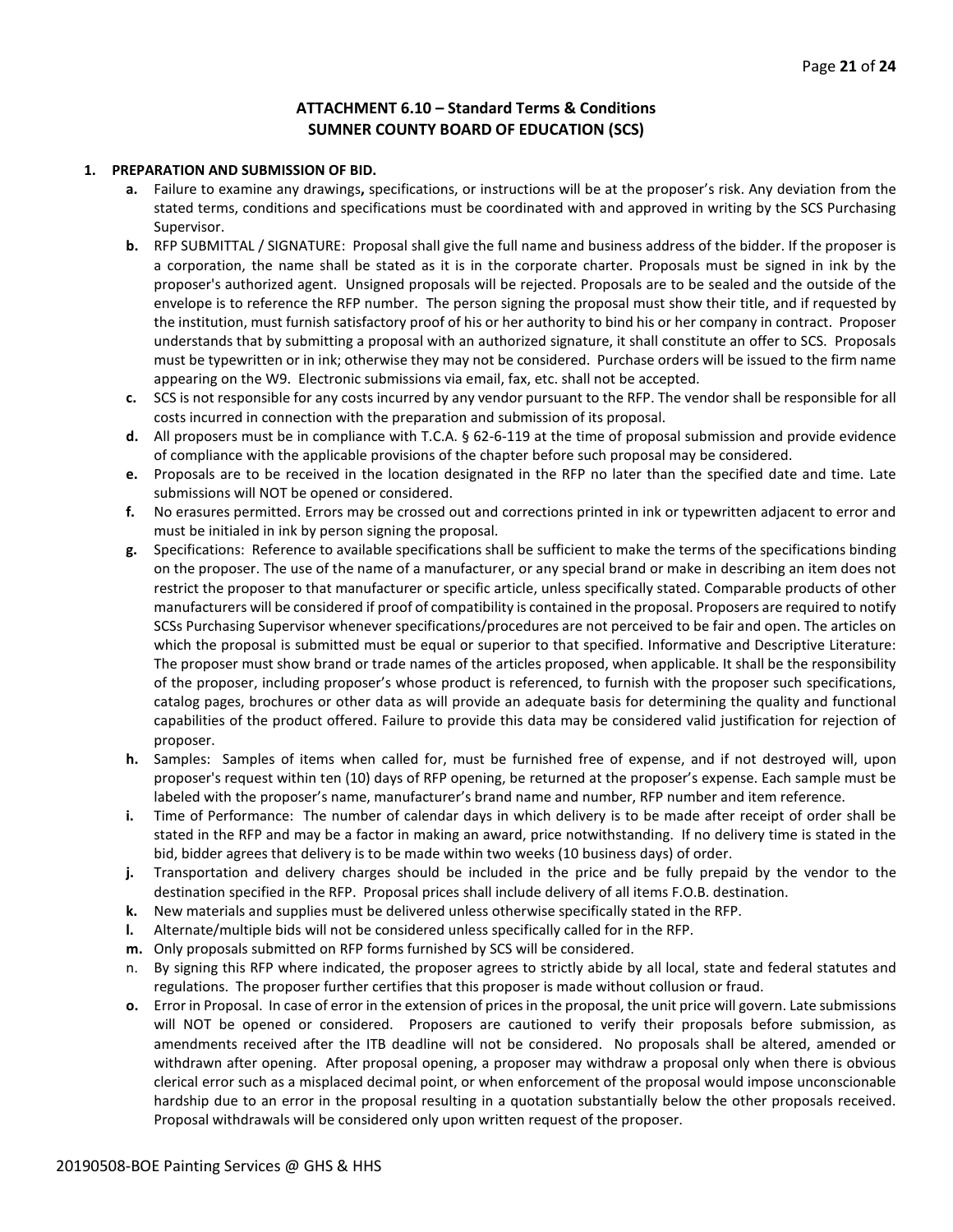- **2. OPEN RECORDS.** In order to comply with the provisions of the Tennessee Open Records Act, all proposals will be publicly opened and are subject to public inspection after the award upon written request. Proposers may be present at ITB opening. Summary information will be posted the SCS website, www.sumnerschools.org under the Invitation to Bid link.
- **3. ACCEPTANCE AND AWARD.** SCS reserves the right to reject any and all proposals and to waive any informality in proposals and, unless otherwise specified by the proposer to accept any item in the proposal. Action to reject all proposals shall be taken for unreasonably high prices, errors in the proposal documents, cessation of need, unavailability of funds, or any other reason approved by SCS.
	- a. Contracts and purchases will be made with the lowest, responsive, responsible, qualified proposer. The quality of the articles to be supplied, their conformity with the specifications, their suitability to the requirements of the Institution, cash discount offered, and the delivery terms will be taken into consideration.
	- b. Any deviation from these stated terms, specifications and conditions must be coordinated with and approved in writing by the Purchasing Supervisor.
	- c. Prices quoted on the response (if any) are to be considered firm and binding until the said equipment, supplies or services are in the possession of SCS.
	- d. SCS reserves the right to order more or less than the quantity listed in the proposal.
	- e. If a proposer fails to state a time within which a proposal must be accepted, it is understood and agreed that SCS shall have ninety (90) days to accept.
	- f. No purchase or contract is authorized or valid until the issuance of a SCS purchase order in accordance with SCS policy. No SCS employee is authorized to purchase equipment, supplies or services prior to the issuance of such a purchase order.
	- g. The contract may not be assigned without written SCS consent.
	- h. If the appropriate space is marked on the ITB, other Institutions (such as State, Local and/or Public Agencies) may purchase off the contract during the same period as SCS.
	- i. The awarded proposer will be required to post a performance and payment bond in the amount of 25% of the contract price if it exceeds \$100,000 as stated by T.C.A. §12-4-201.
	- j. If the project cost is in excess of \$25,000 a performance bond must be secured by the requesting part in an amount equal to the market improvement value.
- **4. PAYMENT**. Payment terms must be specified in the proposal, including any discounts for early payment. Partial payments will not be approved unless justification for such payment can be shown. Terms will be NET 30 days. Payment will not be made until the conditions and specifications of the RFP are inspected and approved as conforming by persons appointed by SCS.
- **5. DEFAULT OF SELECTED VENDOR.** In case of vendor default, SCS may procure the articles or services from other sources and hold the defaulting vendor responsible for any resulting cost. If the awarded vendor violates any terms of their response, the contract, SCS policy or any law, they may be disqualified from proposing for a period of two years for minor violations or longer for major violations. Proposals from disqualified proposers will not be accepted during the period of disqualification.
- **6. INSPECTION OF PURCHASES.** Articles received which are not equivalent will not be accepted and will be picked up by the vendor or returned to vendor, shipping charges collect. SCS shall have a reasonable period in which to inspect and accept or reject materials without liability. If necessity requires SCS to use nonconforming materials, an appropriate reduction in payment may be made.
- **7. TAXES.** SCS is tax exempt; do not include taxes in quotation. Vendors making improvements or additions to or performing repair work on real property for SCS are liable for any applicable sales or use tax on tangible personal property used in connection with the contract or furnished to vendors by the state for use under the contract.
- **8. NONDISCRIMINATION.** SCS is an equal opportunity employer. SCS and bidder agree to comply with Titles VI and VII of the Civil Rights Act of 1964, Title IX of the Education Amendments of 1972, Section 504 of the Rehabilitation Act of 1973, Executive Order 11,246, the Americans with Disabilities Act of 1990 and the related regulations to each. Each party assures that it will not discriminate against any individual including, but not limited to employees or applicants for employment and/or students, because of race, religion, creed, color, sex, age, disability, veteran status or national origin. In the event that any claims should arise with regards to violations of any such local, state or federal law, statues, rule or regulations, the vendor will indemnify and hold SCS harmless for any damages, including court costs or attorney fees, which might be incurred.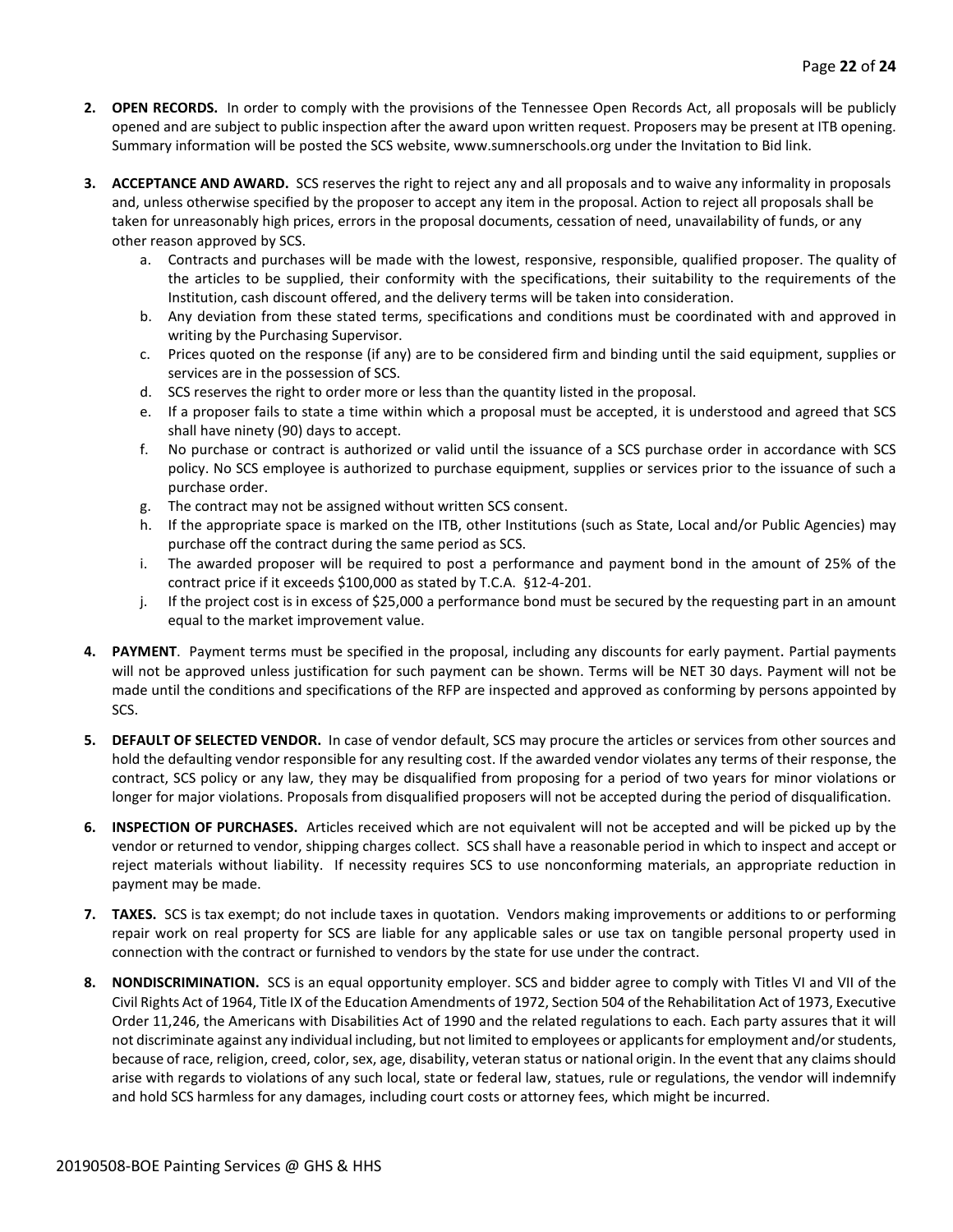- **9. PROHIBITIONS/NO VENDOR CONTRACT FORM.** Acceptance of gifts from vendors is prohibited. T.C.A. §12-4-106. The contract documents for purchase under this RFP shall consist of the successful proposer's bid and SCSs purchase order. **The proposer may request exceptions to terms and conditions and/or request SCS to accept other terms and conditions by means of subsequent documents such as invoices, warranty agreements, license agreements, etc. All subsequent document shall be open to revision for impermissible language. SCS reserves the right to render the proposal unresponsive and subject the proposal to rejection if successful terms cannot be negotiated.**
- **10. PROHIBITION ON HIRING ILLEGAL IMMIGRANTS.** Tennessee Public Chapter No. 878 of 2006, T.C.A. §12-3-309, requires that Contractor attest in writing that Contractor will not knowingly utilize the services of illegal immigrants in the performance of this Contract and will not knowingly utilize the services of any subcontractor, if permitted under this Contract, who will utilize the services of illegal immigrants in the performance of this Contract. The attestation shall be made on the form, Attestation re Personnel Used in Contract Performance ("the Attestation"), which is attached and hereby incorporated by this reference.
- **11. SALES AND USE TAX.** Before the Purchase Order/Contract resulting from this RFP/RFQ is signed, the apparent successful proposer must be registered with the Department of Revenue for the collection of Tennessee sales and use tax as required by T.C.A. §12-3-306.
- **12. ASSIGNMENT.** Neither the vendor nor SCS may assign this agreement without prior written consent of the other party.
- **13. LIABILITIES.** The vendor shall indemnify SCS against liability for any suits, actions or claims of any character arising from or relating to the performance under this agreement by the vendor or its subcontractors. SCS has no obligation for the payment of any judgement or the settlement of any claim made against the vendor or its subcontractors as a result of obligations under this contract.
- **14. APPLICABLE LAW.** Any contract shall be interpreted under the laws and statutes of the State of Tennessee. SCS does not enter into contracts which provide for mediation or arbitration. Any action arising from any contract made from this RFP shall be brought in the state courts in Sumner County, TN or in the United States Federal District Court for the Middle District of Tennessee.

Additionally, it is a violation of state statutes to purchase materials, supplies, services or any other item from a vendor that is a commissioner, official, employee or board member that has any financial or beneficial interest in such transaction, T.C.A. §12-4-101.

- **15. FUNDS**. The Proposer understands and accepts the non-appropriation of funds provision of SCS.
- **16. DATA PRIVACY AND SECURITY**. Personal Information (PI) includes but is not limited to that information protected by HIPAA, the HITECH Act, FERPA, or Gramm-Leach-Bliley) or such information which would allow a third party to gain access to the personal, medical or financial records of any of any party. Vendor represents and warrants that its collection, access, use, storage, disposal and disclosure of PI complies with all applicable federal and state privacy and data protection laws. Vendor represents and warrants that Vendor will maintain compliance with the SSAE 16 standard, and shall undertake any audits and risk assessments Vendor deems necessary to maintain compliance with SSAE16. If PI provided by SCS to Vendor is subject to FERPA. Vendor agrees that in its handling of FERPA data it will perform as a school official as that term is defined by FERPA regulations. Vendor acknowledges that its improper disclosure or re-disclosure of PI covered by FERPA may, under certain circumstances, result in Vendor's exclusion from eligibility to contract with SCS for at least five (5) years. Vendor shall provide SCS with the name and contact information for an employee of Vendor who shall serve as SCS's primary security contact and shall be available to assist Customer twenty-four (24) hours per day, seven (7) days per week as a contact in resolving obligations associated with any security incident in which it is reasonably suspected that there has been a breach of information security. Vendor shall immediately mitigate or resolve any Security Incident, at Vendor's expense and in accordance with applicable privacy rights, laws, regulations and standards. Vendor shall reimburse SCS for actual costs incurred by SCS in responding to, and mitigating damages caused by, any Security Incident, including all costs of notice and/or remediation incurred under applicable law as a result of the Security Incident.
- **17. IRAN DIVESTMENT ACT.** By submission of this proposal, each proposer and each person signing on behalf of any proposer certified, and in the case of a joint proposal, each party thereto certifies as to its own organization, under penalty of perjury, that to the best of its knowledge and belief that each proposer is not on the list created pursuant to T.C.A. §12-12- 106.

#### 20190508-BOE Painting Services @ GHS & HHS